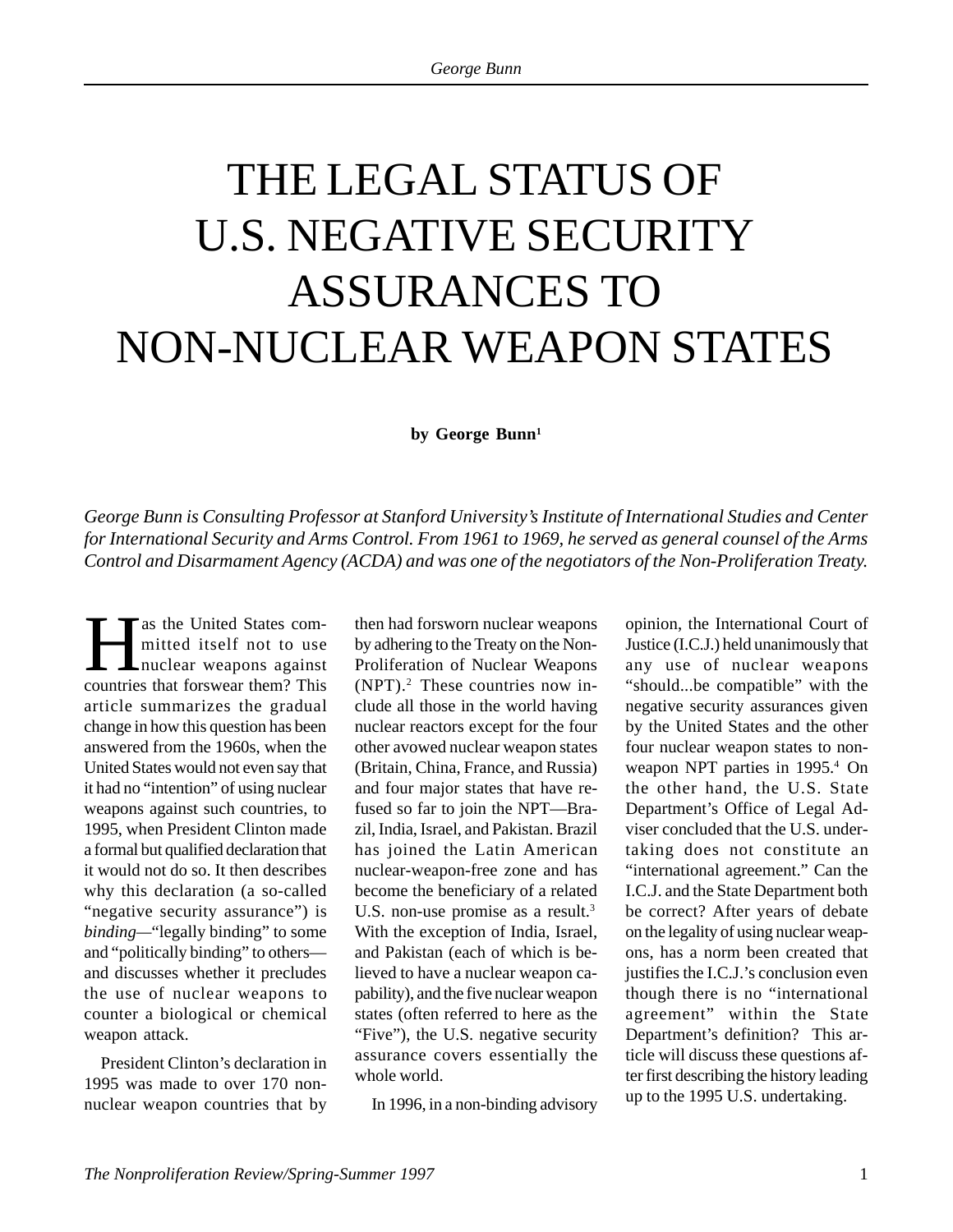# **EARLY PROPOSALS TO BAN NUCLEAR WEAPONS**

 U.S. opposition to banning the use of nuclear weapons began as the Cold War was beginning. In 1946, when the United States had the only nuclear weapons in the world, it proposed to destroy what it had if other countries would agree not to acquire such weapons. The 1946 U.S. Baruch plan would have given a U.N. agency a monopoly on conducting research on how to make nuclear explosives—to prevent others from doing so—as well as strong inspection authority free of a veto. The United States, however, offered to give up its own weapons only after U.N. inspections—backed if necessary by military force—were underway in other countries.<sup>5</sup> Not yet having nuclear weapons, the Soviet Union countered with a proposal to destroy those held by the United States and to ban future production and use by treaty, but not to limit national research on nuclear explosives, which its scientists had already begun.6 The Soviet position in the U.N. debate over these proposals was the first step in what became a worldwide campaign to "ban the bomb" and to declare any government that "would be the first to use the atom weapon against any country" to be a war criminal. $^7$  This campaign was opposed by the West, led by the United States.<sup>8</sup>

By 1949, the year the Soviet Union tested its first nuclear weapon and the North Atlantic Treaty became effective, the Cold War was in full swing. In due course, the United States and its North Atlantic Treaty Organization (NATO) allies, fearing an overwhelming attack on Western Europe by large Warsaw Pact conventional forces led by the Soviet

Union, declared their intention to use nuclear weapons first, if faced by such an attack.<sup>9</sup> By 1954, so many options for nuclear use were considered realistic by U.S. military strategists that President Dwight Eisenhower announced that nuclear weapons "have today achieved conventional status in our armed forces."10

By 1961, the campaign to ban the bomb had produced a U.N. General Assembly Resolution declaring that any use of nuclear weapons would be a violation of the U.N. Charter and an international war crime. The vote was 55 to 20, with the United States and most of its major allies dissenting. In addition, 26 countries, including most Latin American and Scandinavian states, abstained.<sup>11</sup> At that time, the United States opposed adding any ban on first use of nuclear weapons beyond the U.N. Charter's limitation of force to self-defense or actions authorized by the Security Council.<sup>12</sup> Thus, in opposing the resolution's call for a conference to draft a treaty prohibiting first use, Secretary of State Dean Rusk said:

The United States Government can and does offer the fullest assurances that it will never use any weapon, large or small, with aggressive intent. But the United States, like other free nations, must be fully prepared to exercise effectively the inherent right of individual and collective self defense as provided in the United Nations Charter.<sup>13</sup>

In the U.S. view, the North Atlantic Treaty and other U.S. military alliances assured U.S. allies against the use of nuclear weapons by other countries. The alliance erected a U.S. nuclear "umbrella" over them—a meaningful threat of retaliation which would deter the use of nuclear weapons on its members by others.14

## **FIRST U.S. ASSURANCES SPECIFIC TO NUCLEAR WEAPONS**

As the Soviet Union, Britain, and then France acquired their own nuclear weapons, the United States began seeking international agreement to prevent further nuclear proliferation.15 China's first nuclear test in 1964 increased U.S. concern that India would push its long-standing nuclear research project farther toward building weapons. The United States had begun supporting an Irish idea for a global treaty in which nonnuclear weapon countries would promise not to acquire nuclear weapons, and the Chinese test gave new energy to the effort that eventually produced the NPT in 1968.16

Non-weapon countries considering proposals for such a treaty asked the United States: If we give up nuclear weapons, will you promise not to use such weapons against us and come to our assistance if someone else does?17 The first public U.S. response to this question was given by President Lyndon Johnson on the day of the Chinese test: "The nations that do not seek national nuclear weapons can be sure that, if they need our strong support against some threat of nuclear blackmail, then they will have it."<sup>18</sup>

The statement contained no negative assurance for the benefit of countries foreswearing nuclear weapons. But on that same day, China announced "that China will never at any time under any circumstances be the first to use nuclear weapons."<sup>19</sup>

Americans assumed that the In-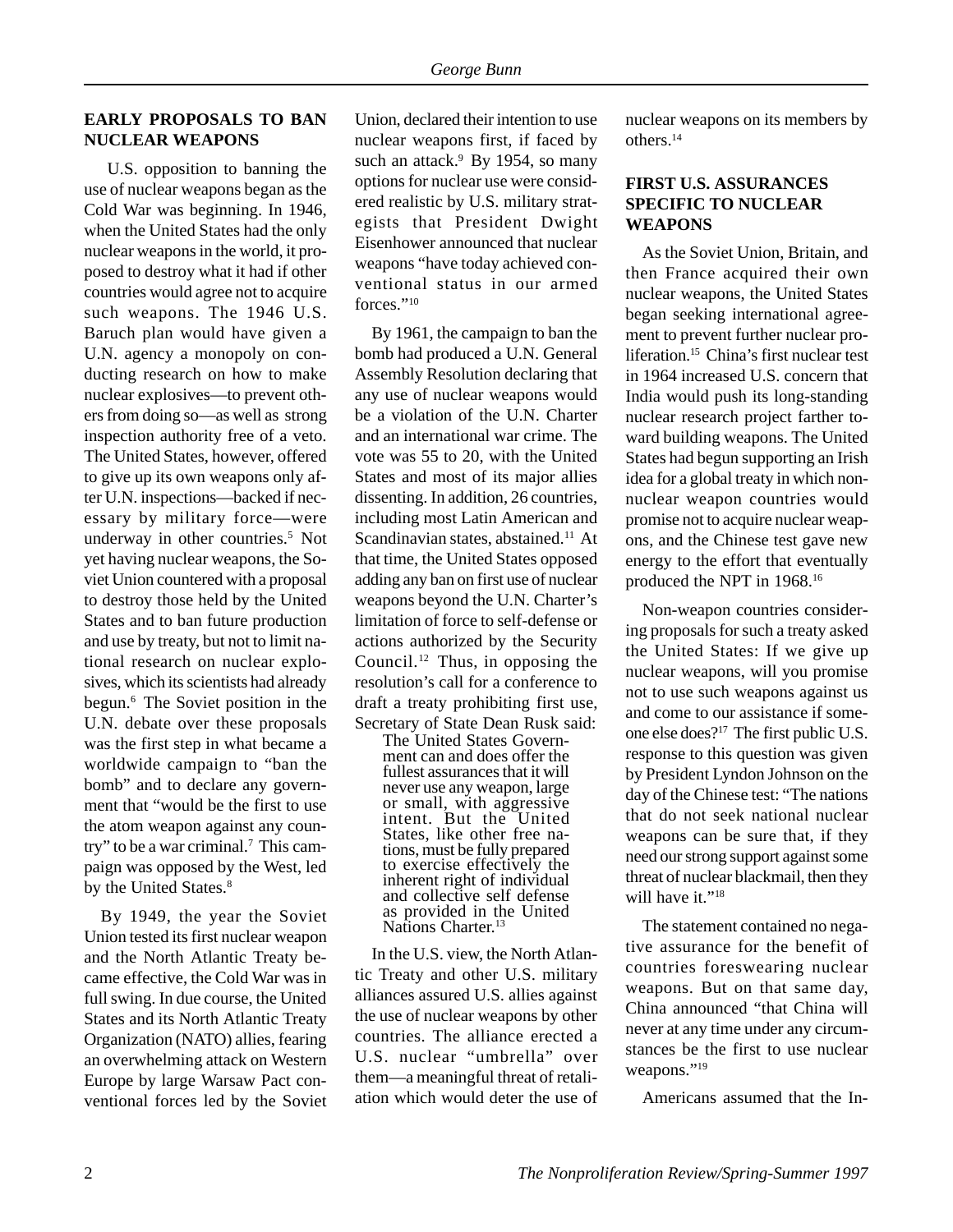dian government, a rival of China's with a nuclear research program that had begun before that of China, would not rely on this any more than the United States would rely on similar Soviet promises.20 Moreover, the United States still opposed any limit on the first use of nuclear weapons.21 President Johnson's statement, therefore, promised assistance and did not make a pledge such as China's. Other forms of a U.S. assurance had been debated within an interagency committee, but the actual text used was drafted to meet the occasion of the Chinese test.<sup>22</sup> Not equivalent to the promise of a military alliance with India or any other threatened country, it was nevertheless a strong statement and came to be called a "positive" nuclear assurance in contrast to a "negative" assurance such as China's.<sup>23</sup>

India minimized the significance of Johnson's statement.<sup>24</sup> Later, while in London to seek help in dealing with China's nuclear threat, India's prime minister told the press: "If all the non-nuclear countries united, they could create the climate necessary for the non use of nuclear weapons."25 India was allied with neither side in the Cold War, and seemed hesitant to seek an alliance to deal with China.<sup>26</sup> While U.S. and Soviet negotiators cooperated to produce a positive assurance for India that would substitute for (but not constitute) an alliance, what they proposed did not satisfy the Indians.27 Meanwhile, India and other non-aligned countries that had supported the Soviet ban-the-bomb campaign began demanding that non-use assurances be made to countries not having nuclear weapons. During a U.N. Disarmament Commission conference in 1965, an Indian proposal for a promise "not to use nuclear weapons against countries who do not possess them" received support from other non-aligned countries.28

Responding to this proposal, the U.S. Arms Control and Disarmament Agency (ACDA) urged acceptance of such a limitation on first use—with a modification to fit the perceived needs for nuclear deterrence of NATO and other allies. Within the U.S. government, ACDA urged approval of the following clause for a proposed draft for the NPT:

Each of the Parties to this Treaty now owning nuclear weapons undertakes not to use nuclear weapons against any other Party that does not own nuclear weapons, *except in defense against an act of aggression in which a State owning nuclear weapons is engaged*. 29

ACDA argued that U.S. nuclear use was highly unlikely anywhere in the world unless China or the Soviet Union was engaged on the other side, in which case the italicized exception would permit nuclear use. ACDA also argued that India had sought a norm to this effect and that the clause could be an important inducement to gaining the agreement of non-nuclear weapon countries to the proposed nonproliferation treaty.30 The Joint Chiefs of Staff, however, though supporting the idea of an NPT, opposed this limitation on U.S. nuclear options. The final U.S. treaty draft approved by an interagency committee for submission to the Geneva disarmament conference did not contain such a clause.<sup>31</sup>

When this draft was made public in September of 1965 at the Geneva conference, several non-aligned countries, including India and Nigeria, complained that it did not contain a non-use promise for their benefit.<sup>32</sup> In 1966, the Soviet government responded to this complaint with a proposal for a treaty clause to prohibit "the use of nuclear weapons against non-nuclear States parties to the treaty which have no nuclear weapons on their territory."33 This language, however, would have excluded from protection NATO allies such as West Germany, Italy, and Turkey that had American or British nuclear weapons on their territories. For this reason in addition to the Joint Chiefs' desire to keep their nuclear options open, the United States opposed the Soviet suggestion—though many non-aligned countries supported it.34

Later in 1966, the eight nonaligned countries that were members of the Geneva disarmament conference joined in a memorandum to the conference that recited their various individual NPT-related proposals including "the banning of the use of nuclear weapons and assurance of the security of non-nuclear-weapon States." They suggested that these "could be embodied in a treaty as part of its provisions or as a declaration of intention."35

During the U.N. General Assembly debates on disarmament in the fall of 1966, 46 non-aligned countries introduced a draft resolution that invited the nuclear weapon states "to give an assurance that they will not use, or threaten to use, nuclear weapons against nonnuclear-weapon States."36 ACDA sought authority from President Johnson for the U.S. representative to the United Nations to vote for the resolution and to announce during the debate that the United States:

...declares its intention to re-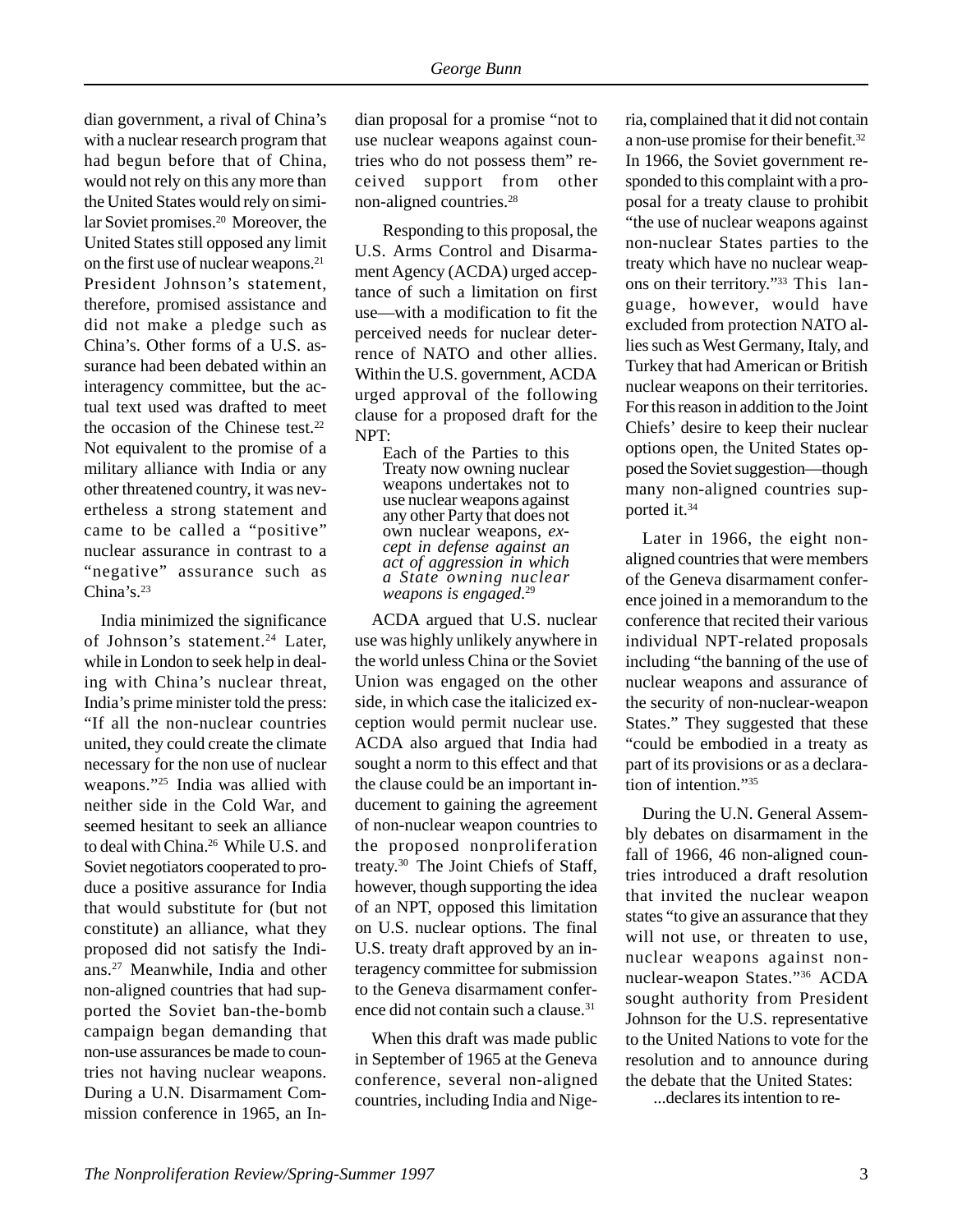frain from the threat or use of nuclear weapons against any non-nuclear weapon state that is party to a general non-proliferation treaty and that is not engaged in an act of aggression supported by a nuclear weapon State.<sup>37</sup>

The Joint Chiefs of Staff opposed ACDA's draft: According to a State Department cable sent to President Johnson and Secretary of State Rusk, who were abroad when the issue arose, the Chiefs' "opposition was based on the reason that such a nonuse assurance could provide an impetus toward total prohibition of nuclear weapons and the total impact could alter the current military balance to the detriment of the U.S."38 Once again, the Chiefs were concerned about any new norm limiting nuclear deterrence options. The State Department cable, in support of ACDA's request, argued that, because of the exception for aggression supported by a nuclear weapon state, the proposed declaration "would not apply in the event of any war in Europe in which Soviets gave their support; for declaration to apply to North Korea and North Vietnam, they would have to become parties to NPT and would have to keep Chicoms [China] and Soviets from giving them support in any hostilities.…"39

Despite the Joint Chiefs' opposition, Secretary of Defense Robert McNamara agreed to ACDA's proposal, and it was approved.40 But, by then, the language of the draft U.N. General Assembly resolution had been changed to eliminate the call for a simple statement of assurances that nuclear weapons would not be used against non-weapon countries. Thus, the approved U.S. statement of intention was then not used. With U.S. acquiescence, the

Assembly overwhelmingly adopted a resolution that called on the weapon countries "to refrain from the use, or the threat of use, of nuclear weapons against States which may conclude treaties" not to acquire nuclear weapons. The resolution also requested the Geneva disarmament conference to consider non-use treaty provisions, including the Soviet proposal.41 During the final stages of negotiation of the NPT in Geneva during 1968, U.S. negotiators sounded out their Soviet counterparts on whether the Soviet government would modify its nonuse proposal to make American allies such as Germany, Italy, and Turkey beneficiaries of the Soviet promise not to use nuclear weapons against non-nuclear weapon NPT parties, even though these countries still had American nuclear weapons deployed on their territories. By then, the idea was to find common language on non-use that might go into a U.N. resolution dealing with security assurances for NPT parties, rather than in the treaty itself.<sup>42</sup>

When the Soviets declined, ACDA and the State Department nevertheless again sought authority from President Johnson to state U.S. intentions on non-use of nuclear weapons during that year's U.N. debate. They proposed the following declaration:

> The United States affirms its intention to refrain from the threat or use of nuclear weapons against any nonnuclear-weapon state, Party to the Treaty on the Non-Proliferation of nuclear weapons, that is not engaged in an armed attack assisted by a nuclearweapon State.<sup>43</sup>

Once again, the Joint Chiefs were opposed. According to a memorandum to President Johnson, they stated that such a declaration "weakens the credibility of the U.S. nuclear deterrent, reduces military flexibility, and establishes a precedent that could lead to further restrictions on U.S. nuclear options."44 McNamara had recently been succeeded by Secretary of Defense Clark Clifford, who did not take a position on the request, and President Johnson did not approve it.45 Later, without any non-use commitment in its text or in a separate declaration or resolution, the NPT was overwhelmingly recommended for signature by a vote of the U.N. General Assembly.46

Efforts to achieve agreement on a negative security assurance for nonweapon NPT parties thus came to nothing in 1968. But, these countries helped to lead the way to a 1968 promise not to use nuclear weapons against parties to a nuclear-weaponfree zone created in Latin America and the Caribbean Sea.

### **FIRST U.S. NUCLEAR NON-USE PROMISE**

After the Cuban Missile Crisis and the deployment of Soviet nuclear missiles in Cuba, the presidents of Bolivia, Brazil, Chile, Ecuador, and Mexico called for a treaty that would declare Latin America and the Caribbean to be a zone free of nuclear weapons.47 On November 27, 1963, the U.N. General Assembly voted without dissent for a resolution noting this initiative and suggesting that other countries, particularly the nuclear weapon states, cooperate in achieving its goals when the Latin Americans had reached agreement.48

The United States supported the idea from the beginning.49 Early treaty drafts did not contain nuclear non-use promises, and early U.S.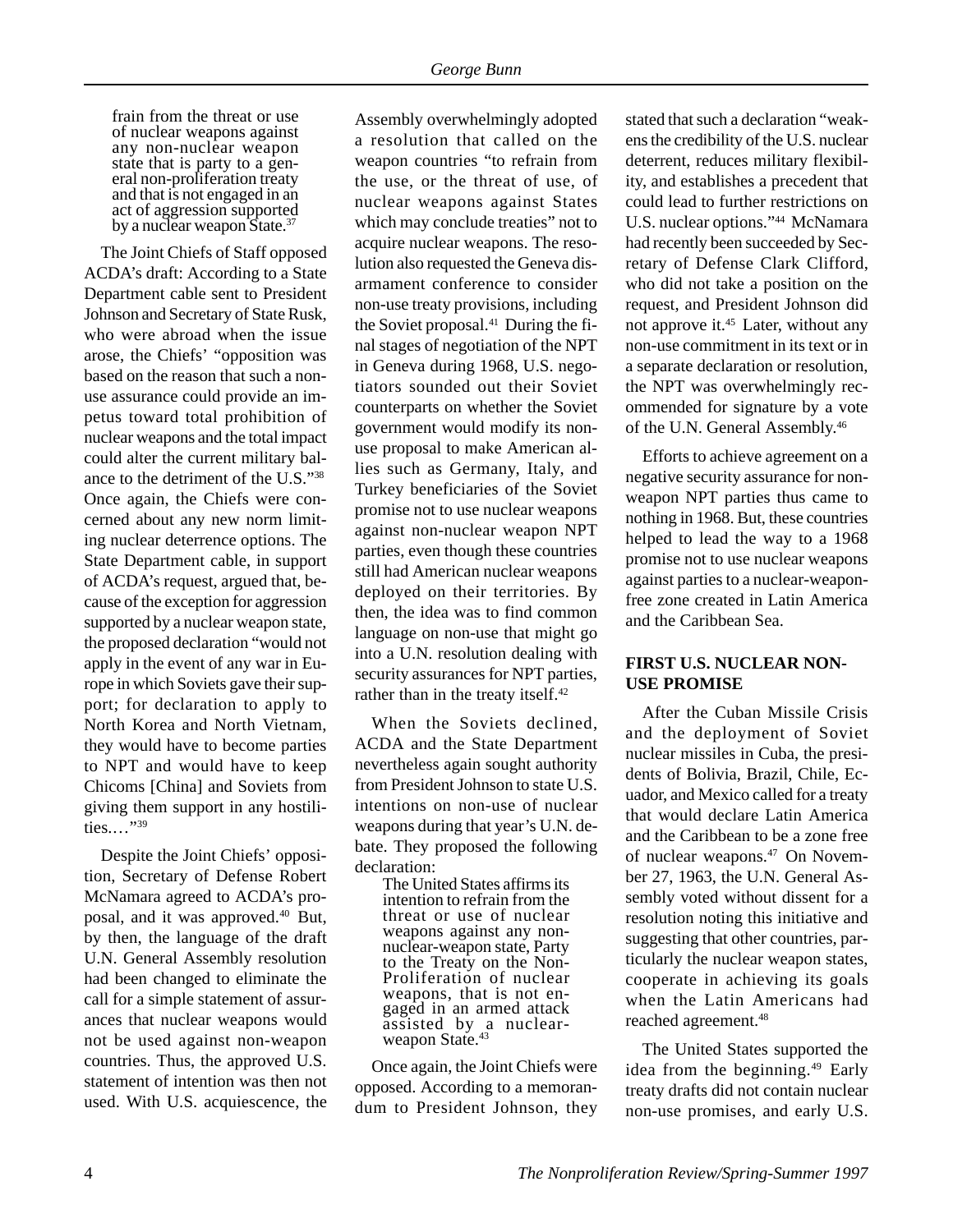statements, therefore, did not comment on that idea.50 After the Soviet and non-aligned proposals for such a provision in the NPT, however, Brazil and Colombia began seeking one for their treaty. Their proposal of May 4, 1966, called upon the nuclear weapon countries to promise "that they will not take the initiative in the use of nuclear weapons of any kind against any part of the territory" included within the nuclear-weapon-free zone.<sup>51</sup> The United States did not respond to this proposal because the agreed penultimate draft treaty of the negotiating commission contained no such provision. $52$  Then the negotiating commission approved a revision of the Brazil-Columbia proposal for the final draft: The nuclear weapon states would be asked to adhere to a separate protocol to the nuclear-weapon-free zone treaty containing a promise "not to use or threaten to use nuclear weapons" against any non-nuclear weapon party to the zone.<sup>53</sup>

Strongly supporting a nuclearweapon-free zone for this region, the United States accepted this language in 1968. It added, however, a unilateral "understanding" (interpretation) of the non-use promise both at the time of its signature and of its ratification. The understanding included an exception to permit nuclear response to a Soviet-assisted attack in the region like the exception in the earlier ACDA proposals. It stated that:

an armed attack by a Contracting Party [a nonweapon party to the zone] *in which it was assisted by a nuclear-weapon state*, would be incompatible with the Contracting Party's corresponding obligations under Article 1 of the Treaty [not to possess or acquire nuclear weapons itself or on behalf of anyone and not to encourage others to control or possess them].<sup>54</sup>

Davis Robinson, the ACDA lawyer who helped negotiate this understanding with lawyers for the State and Defense Departments (including the Joint Chiefs), explained that its purpose was to encompass cases "in which a nuclear-weapon state assisted a Contracting Party in an armed attack by providing a 'nuclear umbrella' or conventional armed support....Assistance by a nuclearweapon state in an armed attack carries with it an implicit threat that nuclear weapons might, if necessary, be used."55

With this understanding, the United States made its first non-use commitment. A formal ACDA statement for the executive branch to the Senate Foreign Relations Committee explained why it had done so for the Latin American treaty and not, for example, for the NPT:

Assessment of the non-use undertaking at the time the Treaty was signed by the United States resulted in agreement within the government that it was acceptable in this particular case in view of (a) the special historic relationship which the United States has maintained with hemispheric neighbors, and (b) the difficulty of conceiving of circumstances in which the United States would find it in its interest to use or threaten to use nuclear weapons against a Latin American party to the Treaty which was abiding by its obligations thereunder, as understood by the United States and clarified in the foregoing statement [the U.S. "understanding"].56

The Joint Chiefs of Staff submitted a letter to the Foreign Relations

Committee stating that they had no objection to the ratification of the non-use protocol in light of their belief that the U.S. understanding had "received general international acceptance."57 Based on these statements and other information, the Senate consented to ratification of the protocol.<sup>58</sup>

# **FIRST U.S. NUCLEAR NON-USE PROMISE TO NON-WEAPON NPT PARTIES**

After the United States agreed to a non-use promise for Latin American nuclear-weapon-free zone members but did not agree to one for non-nuclear-weapon NPT members, non-aligned countries pushed for one at a special disarmament conference they convened just for nonweapon countries.<sup>59</sup> That conference failed by one vote to get the necessary two-thirds approval for a nonaligned proposal to convene another conference to negotiate a separate treaty in which the nuclear weapon countries would be asked to promise not to use or threaten nuclear weapons against non-weapon countries.<sup>60</sup> Instead, the conference reaffirmed the Western position that the use of nuclear or any other weapons was prohibited by the U.N. Charter except in individual or collective self-defense or when authorized by the U.N. Security Council.<sup>61</sup>

 At about the same time, the regular Geneva disarmament conference established "non-use of nuclear weapons" as an agenda item, and the Soviet Union again urged negotiation of a new treaty prohibiting the use of nuclear weapons.<sup>62</sup> At the 1972 U.N. General Assembly session, a resolution was adopted calling for a "permanent prohibition of the use of nuclear weapons." The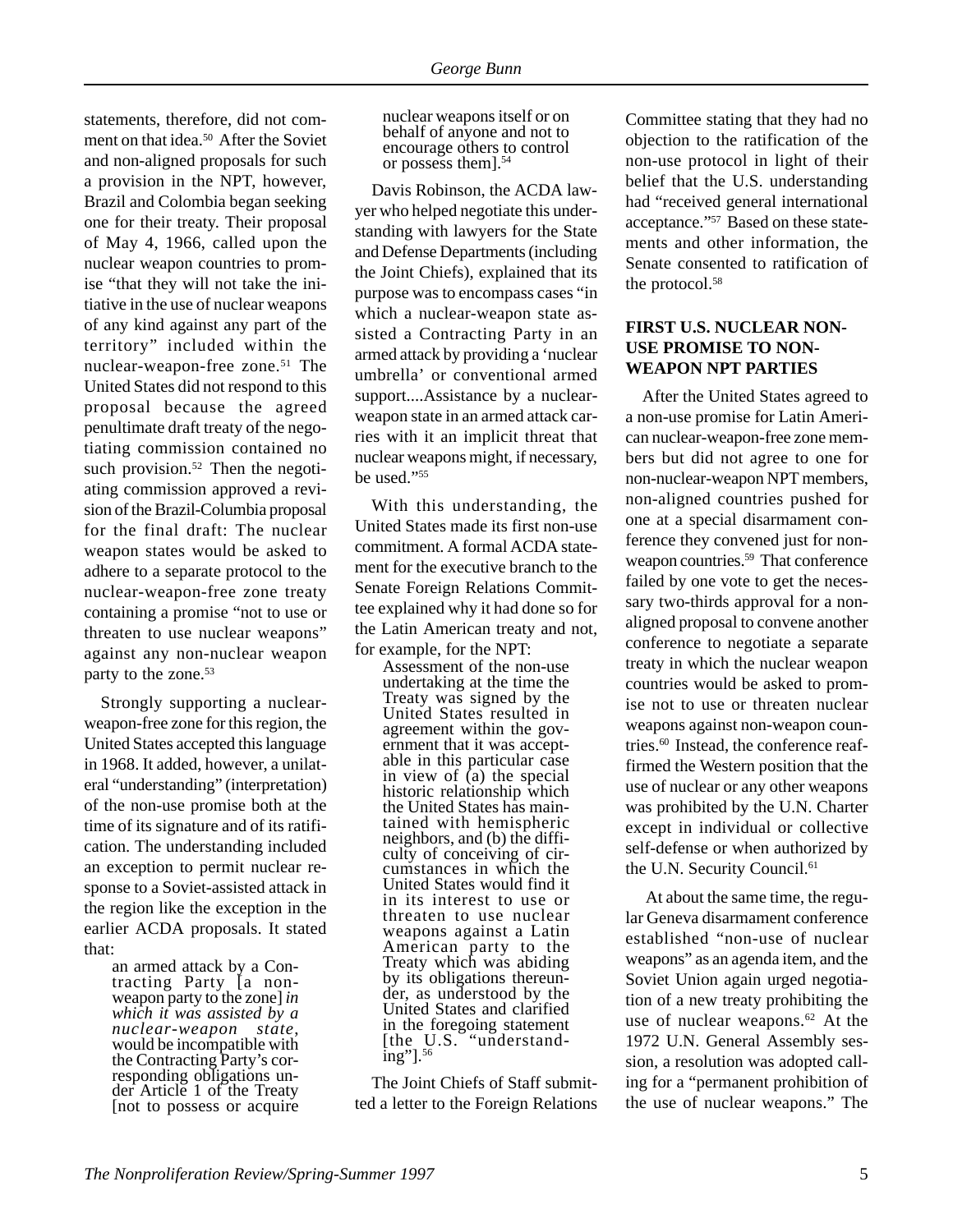vote was 73 to four with 46 abstentions, including the United States and most of its friends and allies.<sup>63</sup> Later the Soviet Union and its allies submitted a draft treaty that would have prohibited any first use of nuclear weapons by those that joined it.64 In the next years, non-aligned countries repeated their long-standing demands for promises from the nuclear weapon countries not to use nuclear weapons against nonweapon countries.<sup>65</sup> At a 1975 NPT review conference, for example, their support was strong enough to produce acquiescence by the United States and its allies to a statement that "determined efforts must be made especially by the nuclearweapon States Party to the [NPT], to ensure the security of all nonnuclear-weapon States Parties."66 The conference agreed to the "particular importance of assuring and strengthening the security of nonnuclear-weapon States Parties which have renounced the acquisition of nuclear weapons."67 Finally, at a special session of the U.N. General Assembly to debate disarmament in 1978, each of the weapon states issued separate and different non-use "declarations" for the benefit of nonweapon NPT parties.<sup>68</sup> The U.S. declaration, made in the name of President Carter, stated:

> The United States will not use nuclear weapons against any non-nuclear-weapons state party to the NPT or any comparable internationally binding commitment not to acquire nuclear explosive devices, *except in the case of an attack on the United States, its territories or armed forces, or its allies, by such state allied to a nuclear-weapon state or associated with a nuclearweapons state in carrying out or sustaining the attack.*<sup>69</sup>

This declaration was an outgrowth of the earlier U.S. drafts described above that were proposed by ACDA, as well as of the U.S. treaty promise to the Latin American nuclear-weapon-free zone parties. At first glance, the declaration seemed to be a stronger commitment than the declarations proposed by ACDA that were considered but not used during the NPT debates; those declarations described the U.S. statement as one of "intention" and this declaration did not.

At the same time, the italicized exception was broader than those proposed but not used earlier, or than the one contained in the U.S. understanding to the Latin American protocol on non-use. At first following the pattern of these texts, it excepts an attack by a non-weapon NPT party in which that party is "associated with a nuclear-weapons state in carrying out or sustaining the attack." (The earlier ones had excepted any non-weapon state engaged in "an armed attack," or "act of aggression," upon the United States or its allies "supported" or "assisted" by a nuclear weapon state.) But the 1978 language then went beyond this to except an attack by a non-weapon state if it were simply "allied" with a nuclear weapon state at the time of the attack, whether or not the nuclear weapon state assisted in the attack, and whether or not it was even aware of the attack. Based on an off-the-record background briefing for reporters by three senior U.S. officials, this added scope to the exception was intended.70

This and the other 1978 declarations failed to satisfy the demands of the non-weapon countries. In the end, a special session of the U.N. General Assembly urged (with U.S. acquiescence) that the weapon states again consider other proposals to prevent the use of nuclear weapons. It concluded:

> [W]hile noting the declarations made by nuclearweapon States, *effective* arrangements, as appropriate, to assure non-nuclearweapon States against the use or the threat of use of nuclear weapons could strengthen the security of those States and international peace and security.<sup>71</sup>

Dissatisfied both with the variations in the language of the 1978 declarations from one weapon state to another, and with the idea of relying upon unilateral declarations rather than a treaty, non-aligned countries proposed draft treaties with promises to non-weapon countries of nuclear non-use that had no exceptions.72 The Soviet Union also offered such a treaty.<sup>73</sup> To counter these suggestions, the United States proposed that the "individual unilateral pledges" of the five nuclear powers be quoted in a single U.N. General Assembly resolution that would recognize the desire of the non-weapon countries to be assured that they will never be attacked with nuclear weapons. A U.S. working paper argued that finding common language to cover the differing policies of the five nuclear weapon countries was probably impossible. However, it continued, "noting" the language of all five declarations in one resolution in which each was quoted separately would "give international status to the individual assurances by the nuclear weapon States, thereby enhancing their character as solemn commitments."74

The American representative said: [T] he vote of the five powers for the resolution would indicate that the five themselves consider that this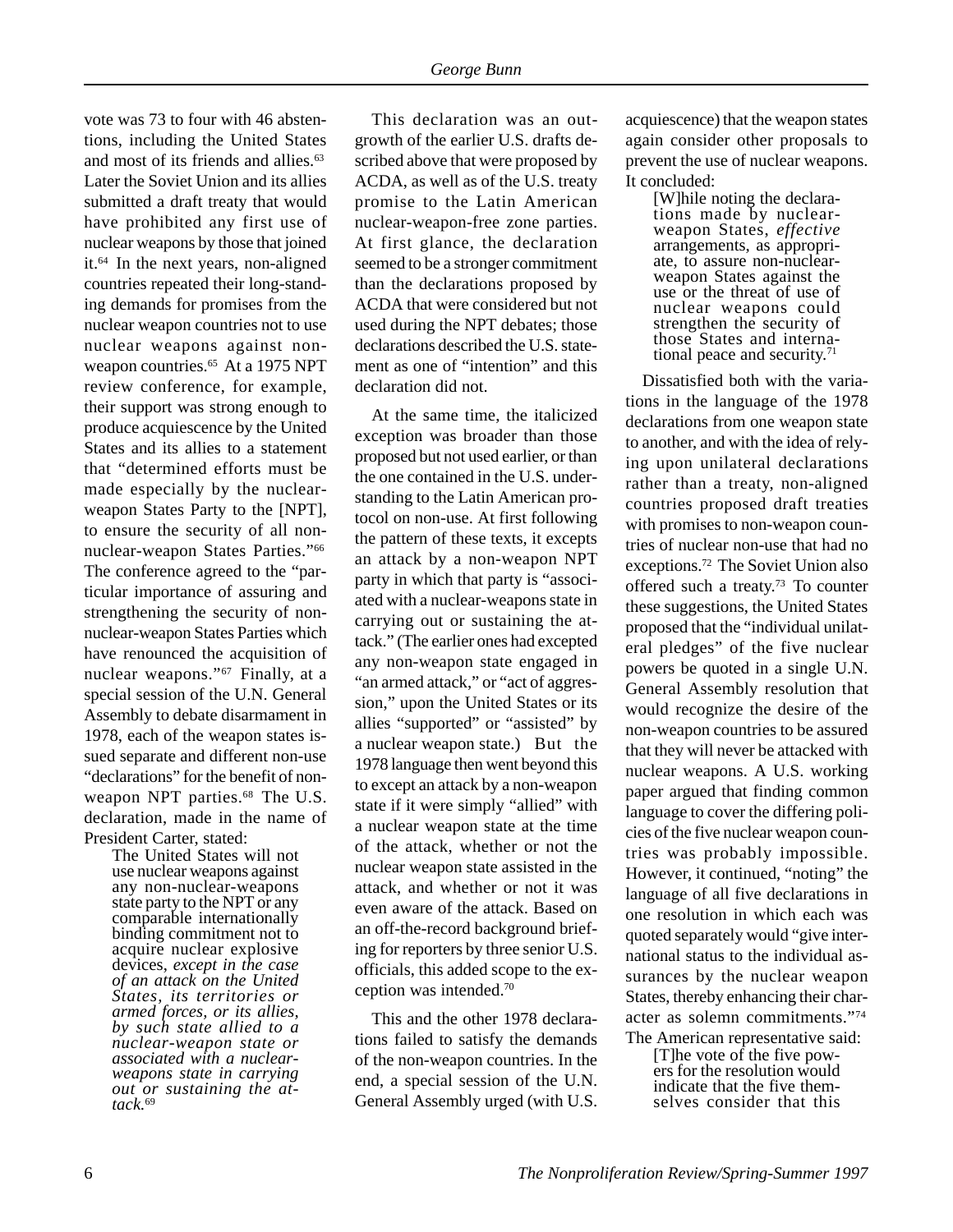General Assembly resolution is one which has *international status and a binding character*. 75

This U.S. proposal was not adopted in 1979, but one quite like it was adopted by the U.N. Security Council in 1995, shortly before the NPT was extended. In 1979, however, with the United States and many of its allies abstaining, the U.N. General Assembly adopted two resolutions suggesting negotiation of a treaty to assure non-weapon states against the use or threat of nuclear weapons.76 During the 1980s, the non-aligned countries continued to ask for such a treaty, and the Geneva disarmament conference continued to try to find common language for one.77 Matters were further complicated by India's and Pakistan's demands that they be included among the beneficiaries of such a treaty, even though neither would join the NPT and thereby forswear nuclear weapons. India had already conducted a nuclear explosion, and Pakistan was believed to be pursuing nuclear weapons.78 Many NPT parties wanted to limit the benefits of a non-use treaty to countries that, unlike India and Pakistan, had forsworn nuclear weapons. But, because the Geneva disarmament conference included both India and Pakistan as members, and because conference practice required consensus decisions, the conference could not recommend a treaty that did not include India and Pakistan as beneficiaries.

At the 1990 conference of NPT parties to review implementation of that treaty, U.S. representatives had authority to support a separate conference only for NPT parties in order to negotiate a non-use treaty that did not include India and Pakistan as beneficiaries.79 However, because

of disagreement on other matters, the NPT review conference failed to agree on a report containing substantive recommendations, including one to call such a conference.80 The debate continued along these lines until the dissolution of the Soviet Union in 1991 produced new incentives for the nuclear weapon states to provide stronger non-use promises to the former Soviet republics of Belarus, Kazakstan, and Ukraine, each of which had Soviet nuclear weapons on its soil when it became independent.

#### **SECOND U.S. NUCLEAR NON-USE PROMISE TO NON-WEAPON NPT PARTIES**

To persuade Ukraine, as well as Kazakstan and Belarus, to relinquish the nuclear weapons within their territories, new negotiations over a common non-use promise took place between Russia, the United States, and Ukraine. These negotiations later included Britain, Kazakstan, and Belarus.<sup>81</sup> In these negotiations, the 1978 British form of non-use declaration was followed rather than the American.<sup>82</sup> The British alternative was much like the early ACDA proposals and the understanding for the Latin American non-use protocol in that the exception for attacks by any non-weapon NPT party assisted by a weapon state was narrower than in the 1978 American form discussed earlier: The "attack" itself had to be "in...alliance with a nuclear-weapon State" in order to be excepted from the promise not to use nuclear weapons against the nonweapon state. $83$  Thus, the exception would not apply if the other weapon state, though in an alliance with the beneficiary non-weapon state, was ignorant of the attack or did not support the attack. For example, if

Ukraine ultimately joined NATO and later attacked Russia without NATO involvement, Russia could not use nuclear weapons on Ukraine without violating the agreement made in 1994 with Ukraine.<sup>84</sup>

In the final memorandum of agreement, Britain, Russia, and the United States (together rather than unilaterally):

reaffirm, in the case of Ukraine, their commitment not to use nuclear weapons against any non-nuclearweapon state party to the Treaty on the Non-Proliferation of Nuclear Weapons, *except in the case of an attack* on themselves, their territories or dependent territories, their armed forces, or their allies, *by such a state in association or alliance with a nuclear weapon state*. 85

Though by its terms this simply "reaffirms" the 1978 commitments, its exception clearly narrows that stated in 1978 by the United States. In addition, its form is that of a legally binding "memorandum of agreement" though not of a treaty.

Later, to help secure the support of the many non-aligned nonweapon NPT parties for the extension of the NPT at the 1995 Review and Extension Conference, the United States began negotiating with Britain, China, France, and Russia about possible new security-assurance texts for the non-weapon NPT parties.86 The international agreement with Ukraine was a precedent for these negotiations. The text of the agreement Ukraine had received was public, and many non-aligned, non-weapon NPT parties could be expected to demand as much. Moreover, at the end of 1994, the U.N. General Assembly had adopted a resolution calling for negotiation of "an instrument of legally binding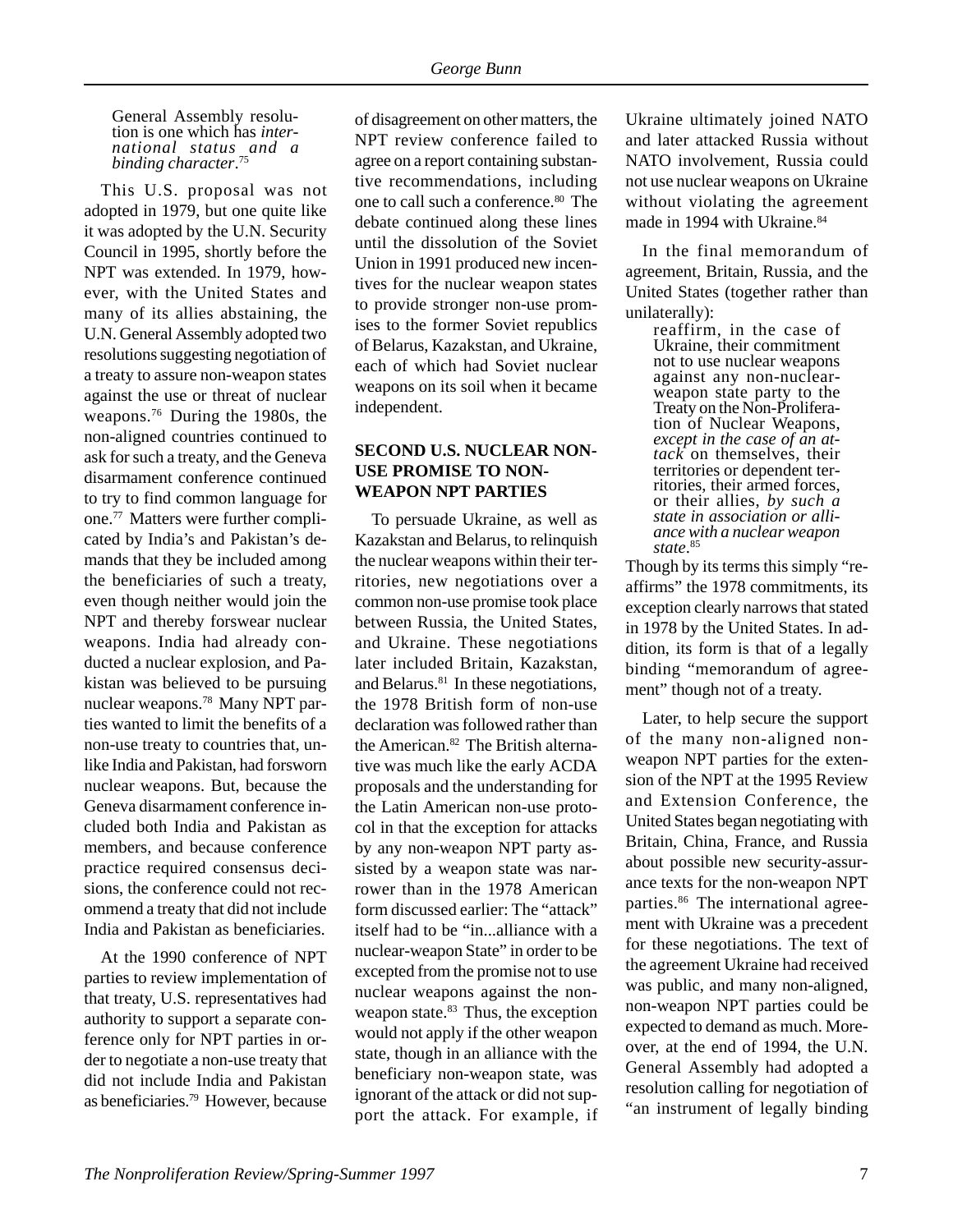character" to "assure non-nuclearweapon states against the use or threat of use of nuclear weapons." The resolution recited the failure of the Geneva disarmament conference to negotiate such an agreement and called upon the nuclear weapon states and the 1995 NPT Extension Conference to work toward producing one.87

In the interagency negotiations to produce new negative security assurances, ACDA proposed—but the Defense and State Departments opposed—making a legally binding commitment to all non-weapon NPT parties. Finding common language for a text to be declared by all of the Five also presented great obstacles. The final result resembled the 1978 commitment in that each of the Five made a separate declaration, and the texts were not identical. But, it was significantly different in that all five declared weapon states (not just Britain, Russia, and the United States) made declarations and the American, British, French, and Russian non-use declarations were almost identical and generally followed the Ukrainian text (cited above) except that they were in the form of unilateral declarations rather than a multilateral memorandum of agreement. The Chinese declaration to the nonweapon NPT parties contained no exception such as that in the declarations of the other four, and it included a promise not to use nuclear weapons first against any other country, including the declared nuclear weapon states.<sup>88</sup>

#### In the U.S. declaration:

The United States reaffirms that it will not use nuclear weapons against nonnuclear-weapon [NPT parties] except in the case of an invasion or any other attack on the United States, its territories, its armed forces or other troops, its allies, or on a State towards which it has a security commitment, carried out or sustained by such a non-nuclear-weapon State in association or alliance with a nuclear-weapon State.<sup>89</sup>

Like the promise to Ukraine, this statement ostensibly "reaffirms" U.S. non-use statements to NPT nonweapon parties made first in 1978, yet narrows the exception from that used in 1978. Just as the 1994 multilateral agreement with Ukraine would prohibit a Russian nuclear response to a conventional attack by Ukraine on Russia, even if Ukraine were a member of NATO (if NATO had no part in the attack), so the 1995 U.S. statement would prohibit an American nuclear response to a conventional attack, for example, by North Korea (a Chinese ally) on South Korea (an American ally) if China had no part in the attack. $90$ 

All the 1995 non-use statements of the five weapon countries were provided to the U.N. Security Council before it adopted a resolution on both negative and positive security assurances. The vote was unanimous even though the resolution was criticized for not being stronger by Indonesia, a leader of the non-aligned non-weapon NPT parties. While not quoting the declarations, the resolution took note of each of them by citing its document number.<sup>91</sup>

Thereafter, at the April 1995 conference at which the NPT was extended, the statements were repeated, and they were described as assurances available to non-weapon NPT parties—if they extended the NPT.<sup>92</sup> The weapon states thus gave the declarations as much status as they could without agreeing on a common text or negotiating the

treaty that the non-nuclear weapon NPT parties wanted. That neither the Five nor the non-weapon parties then regarded the assurances as legally binding seems evident from the conference recommendation adopted without dissent "that further steps should be considered to assure nonnuclear-weapon States not party to the Treaty [NPT] against the use or threat of use of nuclear weapons. These steps could take the form of an *internationally legally binding instrument*."93

### **IS THE 1995 U.S. NON-USE UNDERTAKING ALREADY BINDING?**

The conventional wisdom of international lawyers is that, to form a legally binding international commitment, the parties involved in creating it must intend that it be legally binding.<sup>94</sup> The statement just quoted suggests that the Five did not intend their negative security assurances to be legally binding and that the nonweapon parties accepted that conclusion. However, there are differing views on whether states making unilateral declarations can become bound without originally intending to be bound and on whether, if bound, they are "legally" or "politically" bound.<sup>95</sup>

In presenting its 1995 non-use undertaking to the non-weapon parties to the NPT, the United States tried to enhance its character as a solemn commitment, yet satisfy the Defense and State Departments' requirement that the undertaking not be "legally binding." As shown above, the undertaking was made in the name of President Clinton, and, unlike some ACDA proposals of the 1960s and unlike the 1995 *positive* assurance, it did not say it was only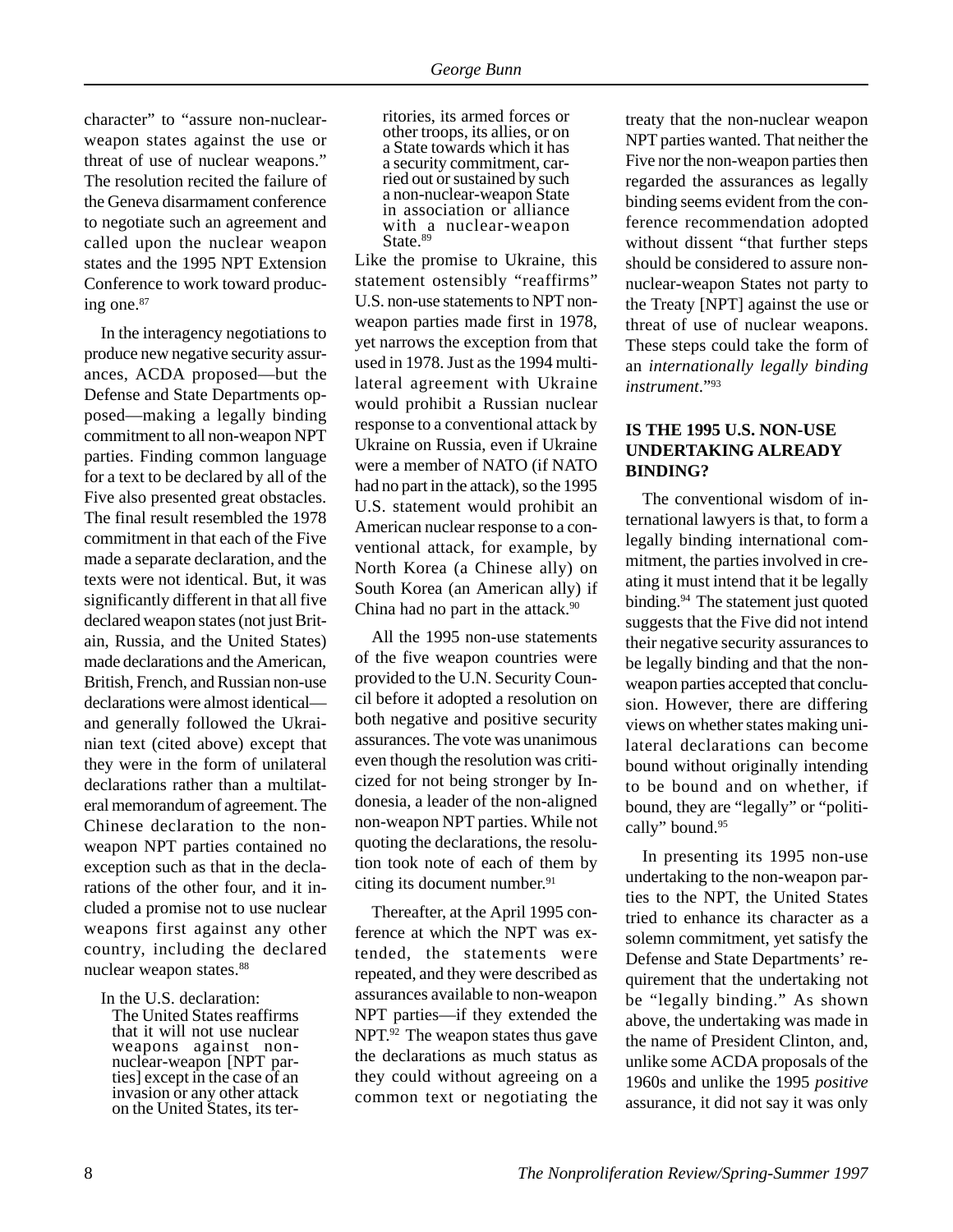a declaration of "intention." Moreover, its presentation seemed to satisfy U.S. Representative Fisher's 1979 proposal for a "binding" negative security assurance. As shown above, the United States proposed a U.N. General Assembly resolution that would "take note" of the unilateral non-use statements by the five nuclear weapon powers and that would quote all of them. In 1995, each of the non-use statements was before the U.N. Security Council when it voted and was cited in the resolution, although not quoted there. In the resolution, the Council took note "with appreciation" of the statements. All five of the nuclear weapon parties voted for the resolution.

In 1979, Fisher argued that "the vote by the five powers for the resolution [each thereby noting the declaration of the others] would indicate that the five themselves consider [the result] one which has international status and a binding character."96 He was not only the representative of the United States in making this statement but an expert on international law with a previously stated rationale for such a conclusion.<sup>97</sup> Given the U.S. views of 1979, the 1995 U.S. declaration should be "binding."

There is a stronger argument that the 1995 undertaking is binding than Fisher's proposal in 1979. In 1995, reciprocity by the non-weapon as well as the weapon parties was requested and received. Before the negative security assurance, the 1995 U.S. undertaking said:

The United States considers the indefinite extension of the [NPT] without conditions as a matter of highest priority and will continue to pursue *all appropriate efforts* to achieve this out-

come.... [P]arties to the [NPT] must be in compliance with these undertakings [of the NPT] in order to be eligible for any *benefits* of adherence to the Treaty. Bearing the above considerations in mind, the President declares: [the negative security assurance].98

The assurance was one of the U.S. "efforts" to add to the NPT's "benefits" in order to produce the assent of a majority of the NPT's parties as required to achieve the treaty's extension.<sup>99</sup> The U.S. effort went farther than Fisher had proposed in 1979 in that the non-use assurances of the Five were offered to the nonweapon NPT parties if they would agree to extend the NPT in 1995, and they reciprocated by supporting that extension.100

After considering the reciprocated 1995 actions, the I.C.J. described the 1995 negative assurances as "undertakings" and advised the U.N. General Assembly that they "should" be observed. The Court apparently concluded that they were as legally binding as the nuclear-weapon-free zone and other admittedly legally binding requirements relating to nuclear weapons that "should" also be observed.<sup>101</sup> Indeed, the I.C.J. summarized these elements of the negotiating situation or package deal that resulted in the NPT's extension.<sup>102</sup>

There are three theories that could support the I.C.J.'s conclusion that the negative security assurances are now legally binding. The *first* is that a unilateral declaration made in a negotiating situation in which other parties rely on the declaration to take irrevocable action requested by the declarer can become binding on the declarer even if not so intended.

The I.C.J.'s predecessor ruled on a unilateral statement by Norway's foreign minister that Norway would not object to a territorial claim by Denmark if Denmark did not object to another territorial claim by Norway. When Denmark then refrained from objecting, Norway was held to be bound by its foreign minister's statement, even though Norway apparently did not intend to be bound because it had, despite the foreign minister's statement, later disputed Denmark's claim.103 Here, the reply by the United States to the longstanding requests of non-nuclear weapon NPT parties for binding negative assurances would seem to be binding upon the United States because the non-weapon parties, in response to U.S. requests and in reliance upon the U.S. statement, supported the extension of the NPT, a result which is now irrevocable.

A *second* theory favoring the binding nature of the 1995 negative assurances is that a state may be *barred* (lawyers use the word "estopped") from taking action that it has unilaterally said it would not take if other states have relied upon the unilateral declaration to their detriment—even though the other states did not provide reciprocal action requested by the declaring state. Thus, the I.C.J. held that France was legally bound to end its atmospheric nuclear weapon testing in the Pacific before 1975 by the statements of its president and other officials that it intended to stop them by then.<sup>104</sup> Though this result and the theory have been criticized, they have also been described as supporting the proposition that a unilateral declaration upon which other states have relied can become a legal obligation when, under all the circumstances,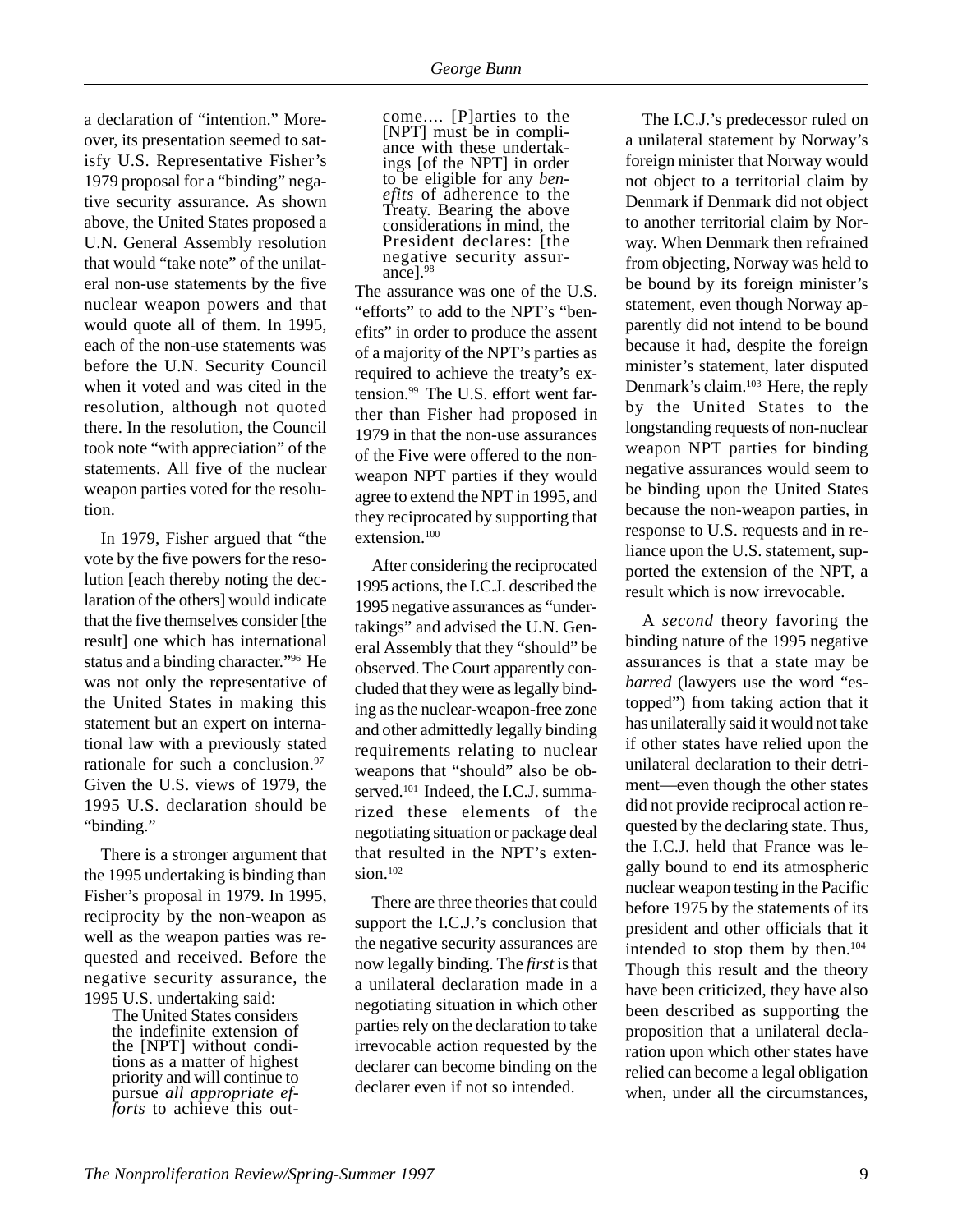the declaring state is barred by principles of "good faith" or "estoppel" from reneging on it. $105$ 

Like France, the U.S. government probably did not intend to create a legally binding undertaking through a unilateral declaration.106 Nevertheless, the declaration was designed to give the non-weapon NPT parties something like the binding commitment they had been requesting for decades. To say that the United States can now renege on its promise without suffering serious consequences seems wholly inconsistent with this theory.

The *third* theory on which the 1995 negative assurances have become binding is that they have helped produce a limited norm of "customary" international law against the use of nuclear weapons on states that have forsworn them. Customary international law comes from consistent and general state practice taken because of a felt obligation—from the action and reaction of states thinking that there is or ought to be a rule requiring such a practice.107 The I.C.J.'s decision on the legality of nuclear weapons summarized the arguments and evidence concerning whether customary law now prohibited *all* uses or threats of nuclear weapons.108 Largely because nuclear weapon states had for years openly depended upon nuclear weapons to deter attacks by other states, the I.C.J. held that there was no such prohibition even though nuclear weapons had not been used since World War II and several U.N. resolutions had condemned their use. The I.C.J. did not say explicitly that customary law had created a lesser prohibition to the extent of the NPT declarations of the Five and the protocols to the nuclear-weapon-free

zone treaties but, as shown above, it did say that these "should" be obeyed. The "lowest common denominator" of the declarations and the protocols is a norm against use of nuclear weapons against any state that has forsworn them except in response to an attack by such a state that has the support of a weapon state. Over the years, the Five would appear to have limited their deterrence policies at least to the extent of this norm. As the Court put it:

(a) a number of states [the Five] have undertaken not to use nuclear weapons in specific zones (Latin America; the South Pacific) or against certain other States (nonnuclear-weapon states which are parties to the Treaty on the Non-Proliferation of Nuclear Weapons); (b) nevertheless, even within this framework, the nuclear-weapon States have reserved the right to use nuclear weapons in certain circumstances [the reservations or exceptions described above]; and (c)these reservations met with no objection from the parties to the Tlatelolco<br>[Latin – American] – or American] or Rarotonga [South Pacific] Treaties or from the Security Council [in the case of the NPT].109

Thus, under the I.C.J.'s rationale, the practice of the Five in possessing nuclear weapons for deterrence does not stand in the way of a customary non-use norm that includes these exceptions protecting states that have forsworn nuclear weapons. As described earlier in this article, the non-use norm grew over the years from 1968 to the present as: 1) more and more non-weapon states became beneficiaries of the declarations and protocols, 2) the exceptions in the declarations became narrower and more uniform, 3) nonuse of nuclear weapons continued,

and 4) the non-weapon states accepted the declarations to the extent of supporting overwhelmingly the extension of the NPT. In 1995, all of this came together as the NPT gained new members (now more than the U.N. Charter), as the declarations were noted with appreciation by the Security Council, and as the NPT parties made the treaty permanent. These factors have produced a customary prohibition on nuclear use against states that have forsworn nuclear weapons—with the exception described above.

There are thus three separate theories under which the negative security assurances are now legally binding under I.C.J. decisions even though, in 1995, the NPT parties did not so regard them. The current practice of the U.S. State Department Legal Adviser, however, is different from that of the I.C.J. It is to treat declarations such as President Clinton's as not creating any legal obligation. This comes in part from the way the U.S. Constitution deals with treaties and in part from longstanding differences between the Executive and the Congress, particularly the Senate, over what constitutes a binding international agreement that must be reviewed by the Senate (a treaty); or, in some cases, by Congress as a whole (not a treaty).110 These differences produced the Case-Zablocki Act of 1972 that requires the Secretary of State to transmit to the Congress the text of "any international agreement...other than a treaty, to which the United States is a party."<sup>111</sup>

State Department regulations defining "international agreement" for the domestic law purpose of this statute state: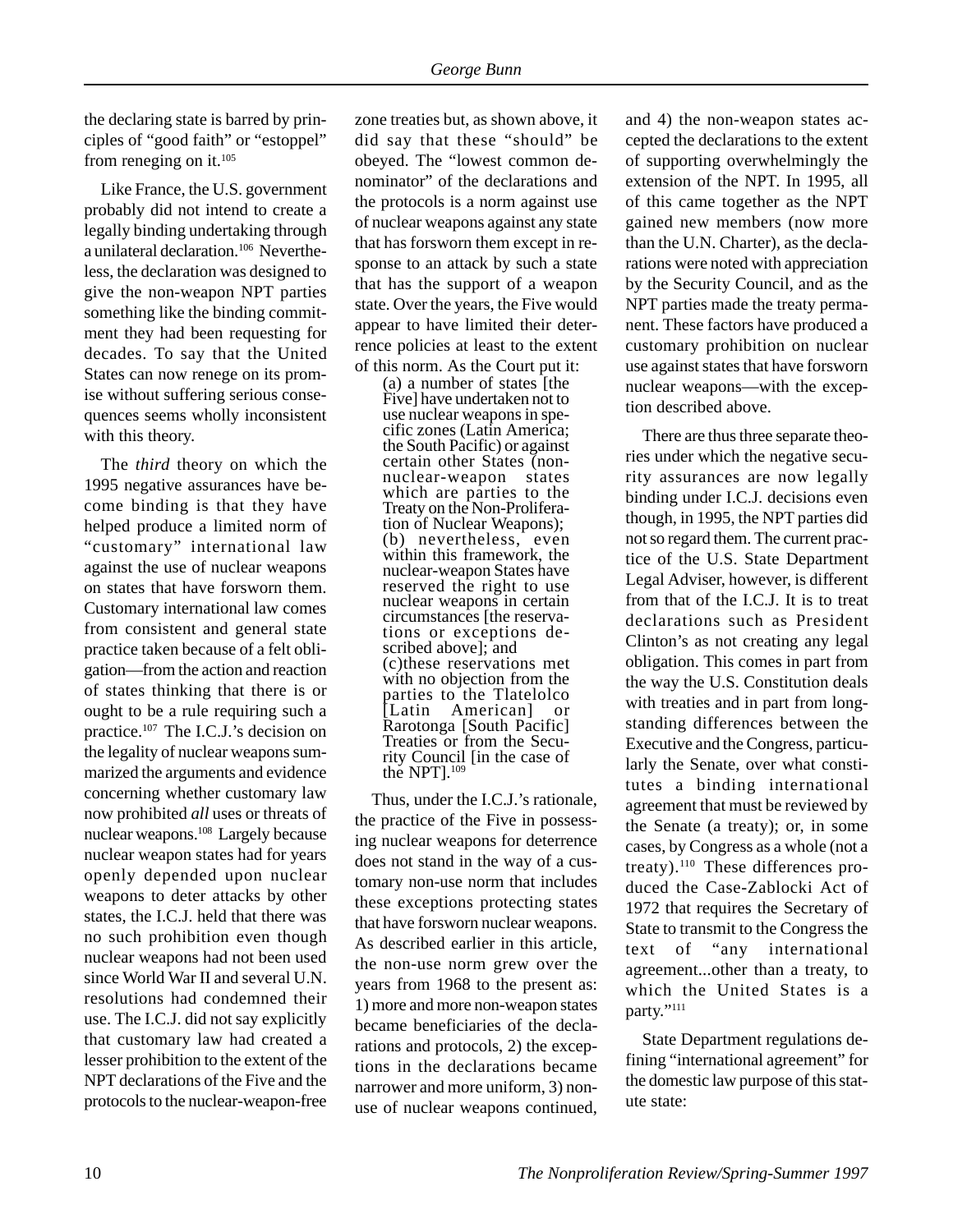The parties must intend their undertaking to be legally binding, and not merely of political or personal effect....*While unilateral commitments on occasion may be legally binding*, they do not constitute international agreements. For example, a statement by the President promising to send money to Country Y to assist earthquake victims would not be an international agreement....Care should be taken to examine whether a particular undertaking is truly unilateral in nature, or is part of a larger bilateral or multilateral set of undertakings.<sup>112</sup>

Note that under the italicized phrase the 1995 negative security assurance need not be submitted to the Congress even if it is legally binding since it is not an "international agreement" under State Department practice. It has not been submitted. It would seem to fit the last sentence since, under the first theory, it is part of a "multilateral set of undertakings" resulting from a negotiation between the Five and the nonweapon NPT parties. The third or customary law theory for the existence of a legal commitment is just as strong. But, the United States has not yet accepted either view.

A memorandum by the State Department's Assistant Legal Adviser for Treaty Affairs, written after Case-Zablocki regulations were issued, describes State Department practice with respect to international documents of a "non-legally binding nature," which is how the 1995 declaration is classified by the United States.<sup>113</sup> It quotes with approval from a Library of Congress study of declarations called "political undertakings" for which there are "no applicable rules pertaining to compliance, modification or withdrawal":

Until and unless a Party extricates itself from its 'political' undertaking, which it may do without legal penalty, it has given a promise to honor that commitment, and the other Party has every reason to be concerned about compliance with such undertakings. If a party contravenes a political commitment, it will be subject to an appropriate political response.<sup>114</sup>

Whether the 1995 U.S. undertaking is regarded as "legally binding" (as the I.C.J. opinions suggest), or "politically binding" (as State Department practice suggests), the United States is bound to observe it. Which type of obligation it is could make a difference to nuclear strategists planning possible future uses of nuclear weapons or making recommendations for nuclear use to a president in time of war. But, whichever it is, its violation would produce major political responses by the nonnuclear weapon NPT parties that relied upon it in giving their support to the extension of the NPT. If the United States used nuclear weapons against a non-weapon NPT party that had not attacked the United States or its allies with the assistance of a weapon state or, without such assistance, had not attacked using nuclear or other weapons of mass destruction (see below), it could not hope to keep together the widespread support that the NPT had when it was extended in 1995. Indeed, insistence that the non-use commitment can be changed or ignored because it is nonbinding could have serious consequences for continued support by non-aligned countries in particular. They constitute the great majority of the NPT parties, and their widespread support is essential to the health of the treaty when it is reviewed periodically and when consensus or something close to it is necessary to deal with threats to its observance, such as those in the past by Iraq and the Democratic People's Republic of Korea.115 Given the nonaligned countries' concerns and the resistance of the United States to accepting a legally binding obligation not to use nuclear weapons against states that are observing the NPT but do not have nuclearweapon-free zones available to join, the time has come for negotiation of the treaty on negative security assurances the non-aligned countries have sought for almost 30 years.

# **DETERRENCE OF BIOLOGICAL OR CHEMICAL ATTACK WITH NUCLEAR WEAPONS**

One reason Department of Defense officials have opposed legally binding negative security assurances is because they did not wish to preclude use of nuclear weapons to deter non-weapon parties to the NPT or to nuclear-weapon-free zones from attacking the United States, its allies, or their armed forces with biological or chemical weapons. When the United States recently signed a treaty non-use protocol to the African nuclear-weapon-free-zone treaty, promising not to use nuclear weapons against the parties to the zone, the White House made a statement that U.S. adherence to this protocol would not eliminate a U.S. option to use nuclear weapons in self-defense against a biological or chemical attack by one of those parties.116 U.S. and NATO strategies contemplate the use of nuclear weapons as a last resort against an armed attack using any weapons.117 James Baker says that when he was Secretary of State he made clear to Iraq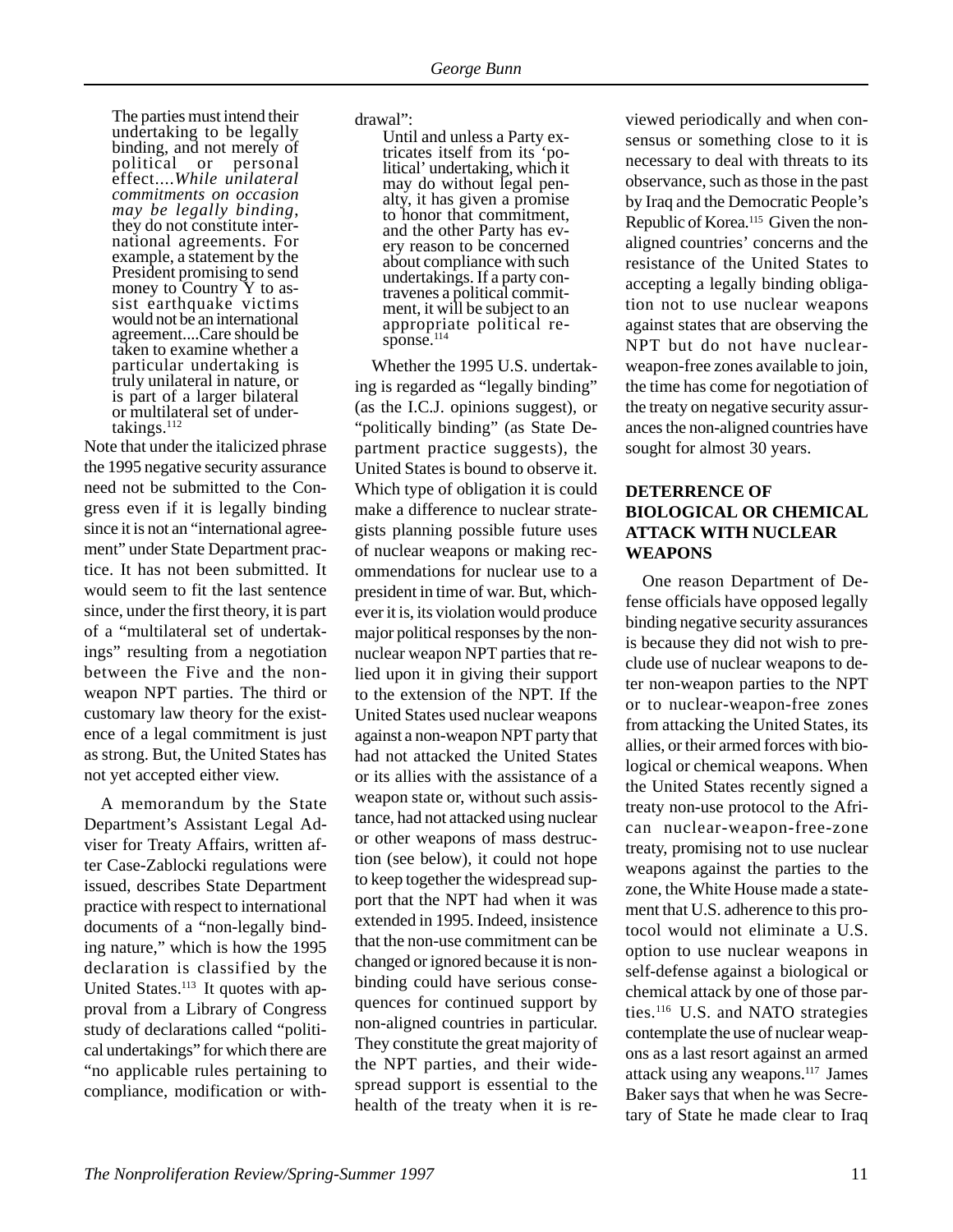that its use of biological or chemical weapons during what became the Gulf War could produce a nuclear response from the United States.<sup>118</sup> His purpose, of course, was to deter an attack by Iraq using biological or chemical weapons. Since such an attack would violate the Geneva Protocol of 1925, which prohibits the use of biological and chemical weapons, it could legitimize a response by the United States with biological or chemical weapons in breach of the same treaty, provided innocent third countries did not suffer collateral damage.119 But the United States has destroyed its bacteriological weapons and is now destroying its chemical weapons. As a result, Pentagon officials do not wish to rule out using nuclear weapons against Libya, for example, if it should attack U.S. or allied forces in the Mediterranean with chemical weapons.

Accepting the 1995 declaration as legally binding may not, however, preclude *any* use of nuclear weapons in response to a biological or chemical attack. An old rule of international law is like that just discussed in connection with the Geneva Protocol, except that it applies when the weapons used on each side are not covered by the same treaty or other prohibition. This rule can, for example, justify retaliation by the victim of an attack that violates one treaty even though the victim will violate another treaty to carry out the retaliation. Referred to as the rule of "belligerent reprisal," it was the basis for the White House statement dealing with U.S. signature to the African nuclear-weaponfree zone protocol.120

Many authorities believe that, under this rule, reprisals using force can only be justified as self-defense

against an armed attack.<sup>121</sup> If force in self-defense is justified, the belligerent reprisal rule may permit that force to violate a treaty or rule prohibiting certain weapons when the attack itself violates a second treaty or rule, with two additional limitations: First, the reprisal must be necessary to stop the illegal attack or to prevent further violation; retaliation simply to punish the offender is not sufficient justification.<sup>122</sup> Second, the reprisal must not be out of proportion to the injury suffered. (From the first requirement, of course, the reprisal must also not be out of proportion to what is needed to stop the attack or prevent further attacks).<sup>123</sup>

 How difficult would it be to meet these requirements? Suppose, for example, that Libya used poison gas to attack U.S. armed forces in the Mediterranean. The use of gas would violate the Geneva Protocol of 1925.124 A nuclear response likely would be unnecessary to defend against the attack; gas masks and conventional weapons would be more appropriate. Moreover, such a response probably would not be proportional to the attack. On the other hand, a biological attack (also a violation of the Geneva Protocol) that threatened to kill hundreds of thousands of people might justify a nuclear response if the attacker could be identified (and a state rather than autonomous terrorists were responsible), there was not a significantly less dangerous way to prevent further violation, the response was reasonably proportional to both the injury and the future threat from the attacker and, of course, the nuclear use did not violate other rules of international law defining war crimes.<sup>125</sup>

#### **CONCLUSION**

This article has summarized the 50-year history of resistance, then grudging but limited acceptance, by the United States of the demands by countries that have forsworn nuclear weapons for a commitment not to use nuclear weapons against them. It has described the gradual growth of a limited norm in international law against such use. It concludes that the United States is now bound not to use nuclear weapons against a non-nuclear weapon NPT party unless that party attacks the United States or its allies and the attack "is carried out or sustained...in association or alliance with" another nuclear-weapon state, the exception stated in the U.S. nuclear non-use declaration of 1995.

While the United States takes the position that this declaration does not constitute an "international agreement," the I.C.J. concluded unanimously that it should be observed. Even though the United States regarded the declaration as a "political" commitment when made, it may not now renege on that commitment without suffering serious losses to its long-standing efforts to prevent the spread of nuclear weapons to additional countries. Given U.S. refusal to accept the declaration as legally binding, the time has now come to meet the demands of non-nuclear weapon countries for the negotiation of a negative assurances agreement in treaty form.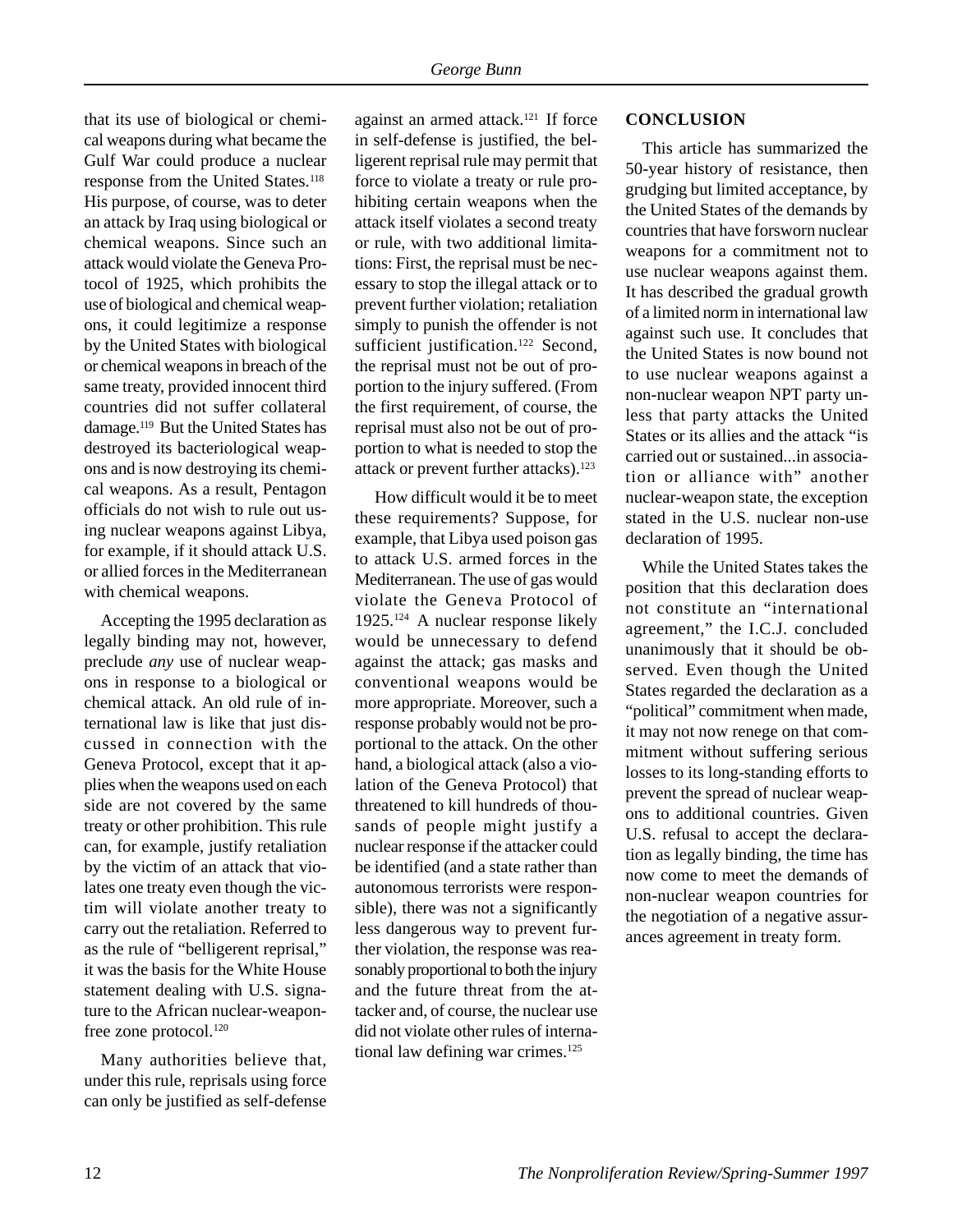<sup>1</sup> The author wishes to thank Michael Barletta, John B. Rhinelander, Davis Robinson, Alfred P. Rubin, Scott D. Sagan, Charles N. Van Doren, Adam Yarmolinsky, James Walsh, and Dean Wilkening for their useful criticisms of drafts of this article. The author also wishes to thank the W. Alton Jones Foundation for its support for research at two U.S. archives of formerly classified files that relate to the subject of this article. The views expressed here are the author's alone.

2 Treaty on the Non-Proliferation of Nuclear Weapons of July 1, 1968. The text of President Clinton's declaration is set forth below.

<sup>3</sup> Treaty for the Prohibition of Nuclear Weapons in Latin America of February 14, 1967, Additional Protocol II. Cuba is not a party to the NPT, has signed but not yet ratified the Latin American treaty, and has only a never-completed Soviet reactor structure. The Latin American treaty is also referred to often as the Treaty of Tlatelolco. Other nuclear-weapon-free-zone treaties with such protocols, not all yet in force, cover the rest of the Southern Hemisphere and part of the Northern Hemisphere. See George Bunn, "Expanding Nuclear Options: Is the U.S. Negating its Non-Use Pledges?" *Arms Control Today* 26 (May/June 1996), pp. 8-9.

4 Legality of the Threat or Use of Nuclear Weapons, Advisory Opinion to the U.N. General Assembly, July 8, 1996, p. 36, par. 105 (D), *International Legal Materials* 35 (1996), pp. 809, 831.

5 Statement by U.S. Representative Baruch to the U.N. Atomic Energy Commission, June 14, 1946, U.S. Department of State, *Documents on Disarmament, 1945-59* (1960), p. 7. (This volume and its successors published by the U.S. Arms Control and Disarmament Agency (ACDA) will be cited as Department of State (or for years starting with 1961, ACDA), *Docs. on Disarm.*, using as volume numbers the years covered by the volumes. For histories of the Baruch plan, see Richard G. Hewlitt and Oscar E. Anderson, *The New World, 1939-1946: A History of The Atomic Energy Commission* (University Park, PA: Pennsylvania State University Press, 1962), pp. 531-619; Dean Acheson, *Present at the Creation: My Years in the State Department* (New York: New American Library, 1970), p. 214; MacGeorge Bundy, *Danger and Survival: Choices about the Bomb in the First Fifty Years* (New York: Random House, 1988), pp. 158-176; David Holloway, *Stalin and the Bomb* (New Haven: Yale University Press, 1994), pp. 161-65; Michael Mandelbaum, *The Nuclear Question: The United States and Nuclear Weapons, 1946-76* (New York: Cambridge University Press, 1979), pp. 23- 28.

6 See Address by Soviet Representative Gromyko to the U.N. Atomic Energy Commission, June 19, 1946, Department of State, *Docs. on Disarm.*, v. 1945-49, pp. 17-18, 21. As an analogy to what he was proposing, Gromyko suggested the Geneva Protocol of June 17, 1925. It prohibits the use in

war of poisonous gases, but contains no limitation on the manufacture or possession of such gases by states and no inspection provisions. Protocol for the Prohibition of the Use in War of Asphyxiating, Poisonous or other Gases, and of Bacteriological Methods of Warfare, June 17, 1925. For a summary of the reasons why the Baruch plan failed, see George Bunn, *Arms Control by Committee: Managing Negotiations with the Russians* (Stanford: Stanford University Press, 1992), pp. 59-61. For the history of the Soviet pursuit of nuclear weapons, see Holloway, *Stalin and the Bomb*. 7 Stockholm Appeal of the World Peace Council, March 19, 1950, Department of State, *Docs. on Disarm.*, v. 1945-59, p. 232. For U.S. opposition, see "Statement of Secretary of State Acheson Regarding Stockholm Peace Appeal," July 12, 1950, *Docs. on Disarm.,* v. 1945-59, p. 239-40.

8 See, e.g., "Statement of Secretary of State Acheson Regarding Stockholm Peace Appeal." <sup>9</sup> Office of the Historian, U.S. Department of State, *Pub. No. 9511, The North Atlantic Treaty Organization* (Washington, D.C.: Government Printing Office, 1987), pp. 2-3; Mandelbaum, *The Nuclear Question*, pp. 46-54; David Alan Rosenberg, "The Origins of Overkill: Nuclear Weapons and American Strategy, 1945-1960," *International Security* 7 (Spring 1983), pp. 17, 25-27, 33-35.

<sup>10</sup> *Public Papers of the Presidents 1954* (Washington, D.C.: Government Printing Office), pp. 261-62. For a later description of the significance of Eisenhower's statement at the time it was made and changes in the way the United States looked upon nuclear weapons thereafter, see "Statement by ACDA Director Ikle, First Use of Nuclear Weapons, March 25, 1976," ACDA, *Docs. on Disarm.*, v. 1976, pp. 1, 20-21.

<sup>11</sup> U.N. General Assembly Resolution 1653 (XVI), November 28, 1961, ACDA, *Docs. on Disarm.*, v. 1961, p. 648.

12 U.N. Charter Arts. 2(4) and Chap. VII.

<sup>13</sup> Letter of Secretary Rusk to Acting UN Secretary General U Thant, June 30, 1962, U.N. Doc. A/5174, annex II, pp. 78-80; ACDA, *Docs. on Disarm.*, v. 1962, pp. 629, 630.

14 Office of the Historian, *U.S. Department of State Pub. 9511*; Scott D. Sagan, *Moving Targets* (Princeton: Princeton University Press, 1989), pp. 11, 37-42, 73-74; Mandelbaum, *The Nuclear Question*, pp. 46-54.

15 See Bunn, *Arms Control by Committee*, pp. 62- 3, 71. For reasons states seek nuclear weapons, see, e.g., Scott D. Sagan, "Why Do States Build Nuclear Weapons? Three Models in Search of a Bomb," *International Security* 21 (Winter 1996/ 97), p. 54; Stephen Meyer, *The Dynamics of Nuclear Proliferation* (Chicago: University of Chicago Press, 1984); William Potter, *Nuclear Power and Nonproliferation* (Cambridge, MA: Oelgeschlager, Gunn and Hain, 1982), pp. 131- 97.

16 Bunn, *Arms Control by Committee,* pp. 71-80; Bunn, "Security Assurances Against Nuclear Attack: The Legal Framework for Non-Aligned NPT Parties" in Virginia Foran, ed., *Missed Opportunities? The Role of Security Assurances in Nuclear Non-Proliferation Policy* (Washington, D.C.: Carnegie Endowment, forthcoming, 1997).

17 See Bunn, "Security Assurances Against Nuclear Attack."

<sup>18</sup> "Statement by President Johnson, October 16, 1964," *Department of State Bulletin*, November 2, 1964, p. 612; ACDA, *Docs. on Disarm.*, v. 1964, p. 451.

<sup>19</sup> "Chinese Statement on Nuclear Weapons, Oct. 16, 1964," ACDA, *Docs. on Disarm.* v. 1964, pp. 448, 449.

20 A. G. Noorani, "India's Quest for a Nuclear Guarantee," *Asian Survey* 7 (July 1967), p. 490; Bunn, "Security Assurances against Nuclear Attack"; Sagan, "Why Do States Build Nuclear Weapons?" pp. 65-66.

21 See, Bunn, Memorandum for Director and Deputy Director, ACDA, "Security Guaranties and Non-Proliferation of Nuclear Weapons," December 31, 1964, LBJ Library, NSF Collection, Committee File, Committee on Nuclear Proliferation, Boxes 1 & 2.

22 Bunn, "Security Assurances against Nuclear Attack."

<sup>23</sup> *Ibid*.

24 Glenn T. Seaborg with Benjamin S. Loeb, *Stemming the Tide: Arms Control in the Johnson Years* (Lexington, MA: Lexington Books, 1987), pp. 135-36.

<sup>25</sup> *The Hindu* (New Delhi), December 4, 1964. <sup>26</sup> "Statement by Indian Prime Minister Shastri,"

*Delhi Statesman*, December 21, 1964.

27 Noorani, "India's Quest for a Nuclear Guarantee," pp. 490-502; Bunn, "Security Assurances against Nuclear Attack." On July 30, 1966, a representative of the Indian defense ministry who was a senior member of the Indian delegation to the Geneva disarmament conference told a member of the U.S. delegation that India had become convinced that assurances in any politically possible form from the United States and/or the Soviet Union were unacceptable to India as a *quid pro quo* for joining the NPT. India was not prepared to rely on any of the offered Soviet or U.S. security assurances and would instead take its chances with China on its own—which would be more consistent with its non-aligned position. U.S. Mission Geneva telegram to State Department, Geneva's No. 547, July 30, 1966, LBJ Library, NSF Collection, NSC History, vol. II, Box 2, Doc. 49(d). Later, after Soviet-American agreement on most of the text of a NPT, the Indian foreign minister stated that India supported such a treaty, but only if it met the needs of all the countries involved in the Geneva negotiation. "India has a special problem of security against nuclear attack or nuclear blackmail," he said. "This aspect, which hardly needs elaboration, must necessarily be taken into full account before our final attitude to a non-proliferation treaty is determined." He also repeated India's opposition to "a discriminatory or unequal treaty." He did not inform his listeners that the treaty under negotiation was viewed by his government as intrinsically "discrimina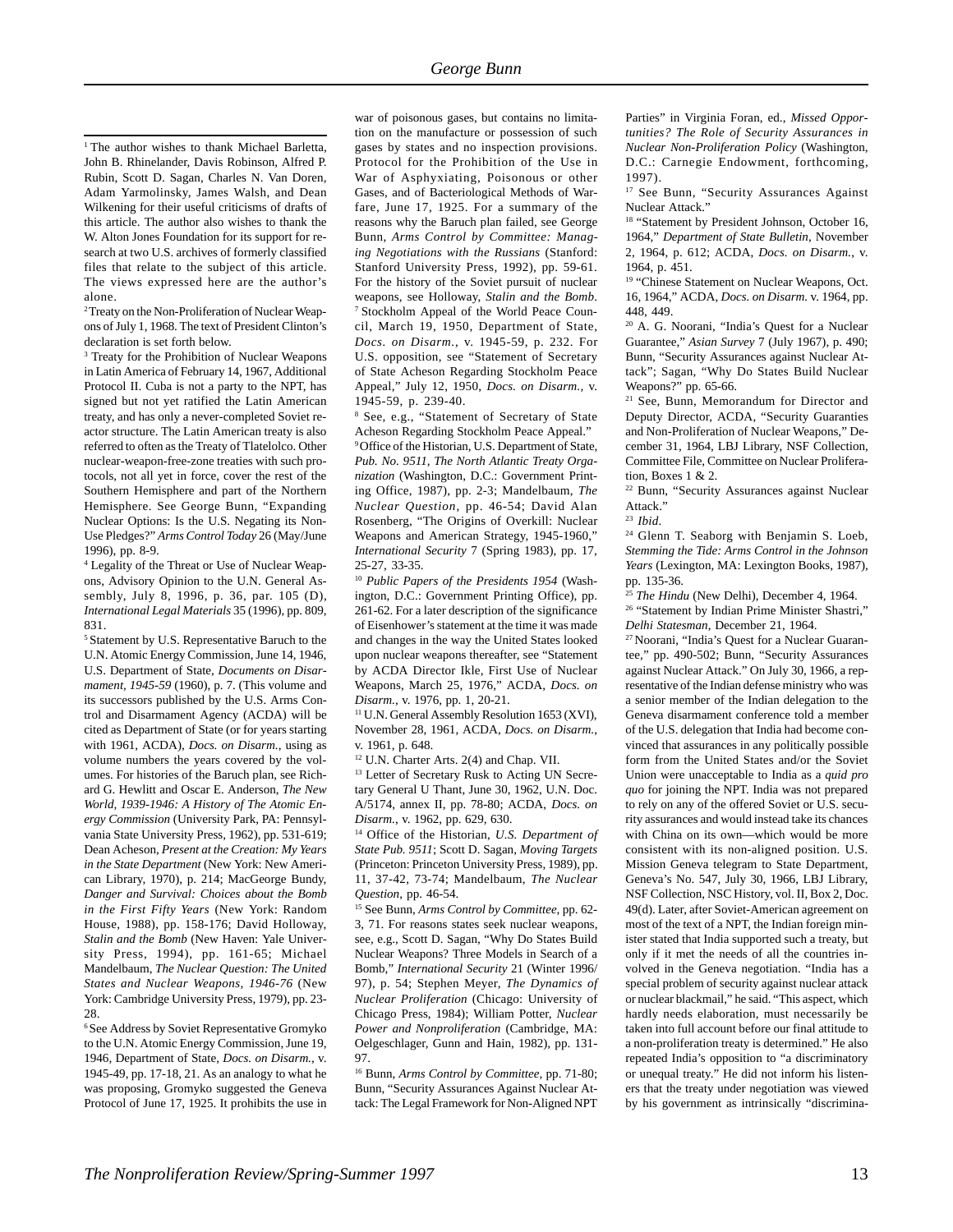tory" because it would permit some countries (America, Britain, China, France, and the Soviet Union) to keep nuclear weapons but required other parties to forswear their acquisition. "Statement by Indian External Affairs Minister Chagla to Parliament, March 27, 1967," ACDA, *Docs. on Disarm.,* v. 1967, pp. 177-78.

<sup>28</sup> "Statement by Indian Representative Chakravarty, May 4, 1965," U.N. Disarmament Commission, Official Records, 75th Meeting, pp. 2-6, ACDA, *Docs. on Disarm.*, v. 1965, pp. 142, 148.

29 ACDA, "Position Paper on a Non-Proliferation Agreement, July 15, 1965, Annex C," LBJ Library, NSF Agency File (ACDA), vol. II, Box 6 (emphasis added).

<sup>30</sup> *Ibid*.

31 See ACDA, *International Negotiations on the Treaty on the Nonproliferation of Nuclear Weapons* (Washington, D.C.: Government Printing Office, 1969) pp. 133-35.

<sup>32</sup> *Ibid*., p. 21.

<sup>33</sup> *Ibid*., p. 32.

<sup>34</sup> *Ibid*., pp. 42-43; George Bunn and Roland Timerbaev, "Security Assurances to Non-Nuclear Weapon States*," The Nonproliferation Review* 1, (Fall 1993), pp. 11, 12-13; "Memorandum of Conversation," George Bunn and Yuli M. Vorontsov, February 15, 1968, declassified under U.S. Freedom of Information Act.

<sup>35</sup> "Eight Nation Joint Memorandum Submitted to the Eighteen Nation Disarmament Committee, August 19, 1966," Doc. ENDC/178, ACDA, *Docs. on Disarm.,* v. 1966, pp. 576, 578.

36 ACDA, *International Negotiations*, p. 59.

<sup>37</sup> "Dept of State Telegram 76255 to U.S. Embassy, Seoul, Oct.31, 1966," LBJ Library, NSF Collection, NPT Folder, Box 26, v. 2. <sup>38</sup>*Ibid*.

<sup>39</sup> *Ibid*.

<sup>40</sup> *Ibid*. This cable to President Johnson and Secretary Rusk stated that if they did not reply, Acting Secretary of State Nicholas deB. Katzenbach would approve the ACDA request. No reply ap-

pears in the file. 41 U.N. General Assembly Resolution 2153 (XXI) (1996), ACDA, *Docs. on Disarm.,* v. 1966, pp. 748-49.

42 Bunn and Timerbaev, "Security Assurances to Non-Nuclear-Weapon States," pp. 12-13 and note 8.

43 "Memorandum, National Security Advisor Rostow to President Johnson, April 23, 1968," LBJ Library, NSF Collection, NPT Folder, Box 26, v. 2.

<sup>44</sup> *Ibid*.

<sup>45</sup> *Ibid*. No record of approval appears in the LBJ Library file, and the declaration was not used in the General Assembly debate.

46 U.N. General Assembly, 22nd Sess., Resolution 2373, June 12, 1968, Doc. A/RES/2373, June 18, 1968; ACDA, *Docs. on Disarm.*, v. 1968, pp. 431-32.

47 U.N. General Assembly, 18th Sess. Official Records, Agenda Item 74, Annexes, Doc. A/5415/ Rev.1, November 14, 1963. The Declaration had been circulated first at the Geneva disarmament

conference as ENDC/87, May 6, 1963, ACDA, *Docs. on Disarm.*, v. 1963, pp. 182-83. The history of the negotiation of the Latin American nuclear-weapon-free-zone treaty appears in Davis Robinson, "The Treaty of Tlatelolco and the United States: A Latin American Nuclear Free Zone," *American Journal of International Law* 64 (April 1970), p. 282. For drafts and negotiating statements, see Alfonso Garcia Robles, *The Denuclearization of Latin America* (New York: Carnegie Endowment, 1967).

48 U.N. General Assembly, 18th Sess., Official Records, Doc.A/Res/1911 (XVIII), November 29, 1963.

49 During the debate in the General Assembly, U.S. Ambassdor Adlai Stevenson said "that a Latin American nuclear free zone, under appropriate circumstances, would be a most constructive contribution to the cause of peace." U.N. General Assembly, 18th Sess., Doc. A/C.1/PV.1335, November 13, 1963, pp. 32-33, ACDA, *Docs. on Disarm.*, v. 1963, pp. 582-83.

50 See, e.g., "Letter of Dec. 10, 1965 from ACDA Director Foster to Garcia Robles," ACDA, *Docs. on Disarm*, v. 1965, pp. 626-27.

<sup>51</sup> Draft Treaty on the Denuclearization of Latin America, May 4, 1966, U.N. General Assembly, 20th Sess., Doc.A/6328, May 12, 1966, pp. 13- 38, and Corr. 1, June 7, 1966; ACDA, *Docs. on Disarm.,* v. 1966, pp. 255, 273. The drafting commission had proposed instead a U.N. General Assembly resolution in which supporters, including the nuclear-weapon states, would "undertake [by voting for the resolution] to refrain from taking any action that might jeopardize faithful compliance with the provisions of the treaty." The next paragraph of the resolution would then say that all those voting for it "will be automatically assuming the commitment referred to in the preceding paragraph." Britain and the United States opposed this manner of assuming international obligations in their comments on the Commission's draft. Garcia Robles, *The Denuclearization of Latin America*, pp. 146, 151.

<sup>52</sup> "Department of State telegram to U.S. Embassy in Mexico City," August 28, 1966, National Archives at College Park, MD, General Record of Department of State, file Def. 18-9, Demilitarized Nuclear Free Zones, Latin America, July 1, 1966, Box 1655. This was cleared by the Deputy Secretary of Defense. From this telegram, the U.S. Ambassador to Mexico wrote a letter containing U.S. comments on the Latin American drafts. "Letter of Amb. Freeman to Garcia Robles," August 29, 1966. See *Docs. on Disarm.*, v. 1966, pp. 622, 626-27; see also Garcia Robles, *The Denuclearization of Latin America*, p. 151.

53 Protocol II to the Treaty for the Prohibition of Nuclear Weapons in Latin America, February 14, 1967.

54 "U.S. Statement on Signature of Protocol II to the Latin American Denuclearization Treaty, April 1, 1968," *Department of State Bulletin*, April 29, 1968, pp. 555-56; ACDA, *Docs. on Disarm.*, v. 1968, pp. 204-205 (emphasis added). The purpose of the understanding, of course, was to relieve the United States of the obligation not to

use nuclear weapons against a Latin American party that attacked the United States or another Latin American country (almost all are allies of the United States) with the assistance of the Soviet Union.

55 Robinson, "The Treaty of Tlatelolco," pp. 304 Robinson became Legal Adviser to the State Department during the first Reagan administration.

56 "ACDA Statement to the Senate Foreign Relations Committee: Additional Protocol II to the Tlatelolco Treaty and the Non-Use of Nuclear Weapons, Sept. 22, 1970" in *Additional Protocol II to the Latin American Nuclear Free Zone Treaty: Hearings before the Senate Committee on Foreign Relations*, 92nd Cong., 2nd Sess. 20- 21 (1970).

57 No Latin American party formally objected to the U.S. understanding. Robinson, "The Treaty of Tlatelolco," p. 304. The Chiefs also said that their support for the Latin American non-use protocol was a special exception that should not be construed as a willingness to accept similar assurances in other cases.

58 A brief history of Senate consideration appears in ACDA, *Arms Control and Disarmament Agreements: Texts and Histories of the Negotiations* (Washington, D.C.: Government Printing Office, 1996), pp. 45-47.

59 The conference had been called for by a U.N. General Assembly Resolution adopted toward the end of 1966, and its date had been set for August 1968 by a similar resolution adopted toward the end of 1967. U.N. General Assembly, 21st Sess., Doc. A/RES/2153B Rev.1, January 5, 1967; ACDA, *Docs. on Disarm.*, v. 1966, pp. 749-50; U.N. General Assembly, 22nd Sess., Doc. A/RES/ 2346B, December 19, 1967; ACDA, *Docs. on Disarm.*, v. 1967, p. 733.

60 See Seaborg with Loeb, *Stemming the Tide*, p. 382.

61 "Final Document of the Conference of Non-Nuclear-Weapon States, October 1, 1968," Doc. A/CONF.35/10; ACDA, *Docs. on Disarm.,* v. 1968, pp. 668, 672.

62 "Recommendations by the Co-Chairmen on the Agenda," Doc. ENDC/PV.390, pp. 29-30 (1968); ACDA, *Docs. on Disarm.,* v. 1968, pp. 583-84; "Statements of Soviet Representative Roshchin," ACDA, *Docs. on Disarm.,* v. 1969, pp. 164, 239, 141-42, 301, 304, 420, 422.

63 U.N. General Assembly Resolution 2936 (XXVII), December 4, 1972, ACDA, *Docs. on Disarm.,* v. 1972, p. 848-49 and note 1. Albania, China, Portugal, and South Africa opposed.

64 "Warsaw Pact Draft Treaty To Prohibit First Use Of Nuclear Weapons," ACDA, *Docs. on Disarm.*, v. 1976, p. 856.

65 Thomas Bernauer, *Nuclear Issues on the Agenda of the Conference on Disarmament* (New York: UNIDIR, 1991), p. 5.

66 "Final Declaration of the Review Conference of the Parties to the Treaty on the Non-Proliferation of Nuclear Weapons, May 30, 1975," NPT/ CONF/30/Rev.1, Annex 1; ACDA, *Docs. on Disarm.,* v. 1970, pp. 146, 155.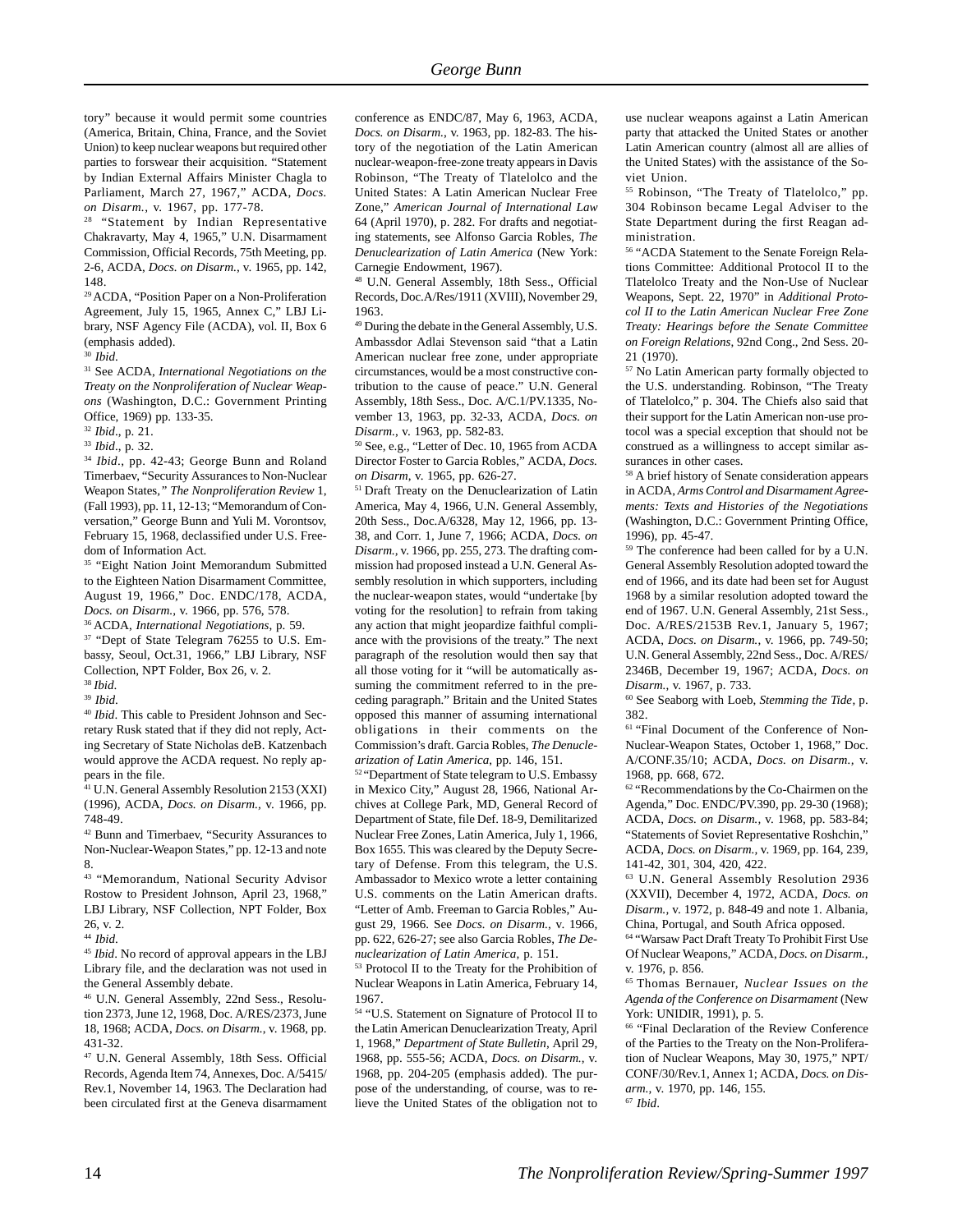68 See Bernauer, *Nuclear Issues on the Agenda*, pp. 3-9.

69 "Statement of Secretary of State Vance: U.S. Assurance on Non-Use of Nuclear Weapons, June 12, 1978," *Department of State Bulletin*, August 1978, p. 52, ACDA, *Docs. on Disarm.,* v. 1978, p. 384 (emphasis added).

70 One reporter asked the difference between "allied" and "associated with a nuclear weapons state in carrying out or sustaining the attack." The reporter said: "[Y]ou're saying that if a treaty exists on paper making the country which is carrying out the attack an ally of a nuclearweapon state, then it's not really pertinent whether that ally is actually involved in the actual fighting. It's just the existence of that piece of paper." Senior Official: "That's correct." Question: "But in the latter phrase then, you're dealing with a case in which there's no piece of paper, but we have reason to believe that the nuclear state is somehow involved behind the scenes or somewhere along the way?" Senior Official: "That's a fair statement...." Department of State, Transcript of Special Briefing, June 12, 1978, 5:06 P.M. See also "Department of State Telegram 149147," June 12, 1978 to U.S. Missions in New York and Geneva and to several embassies explaining the new non-use declaration. Both provided pursuant to Freedom of Information Act request.

<sup>71</sup> "Final Document of the Special Session of the General Assembly devoted to Disarmament," ACDA, *Docs. on Disarm.*, v. 1978, pp. 411, 418 (emphasis added).

72 See, e.g., "Conclusion of an International Convention to Assure Non-Nuclear-Weapon States Against the Use or Threat of Use of Nuclear Weapons, Mar. 27, 1979," submitted to the Geneva disarmament conference by Pakistan, Doc. CD/10, ACDA, *Docs. on Disarm.,* v. 1979, pp. 90, 92. See also Bernauer, *Nuclear Issues on the Agenda*, pp. 10-26 for a history of the complaints about the 1978 declarations and a description of various proposals for reform.

73 "Strengthening of Guaranties of the Security of Non-Nuclear States, Sept. 8, 1978," U.N. General Assembly, 33rd Sess., Doc.A/33/241, September 20, 1978, ACDA, *Docs. on Disarm.*, v. 1978, p. 558.

74 "Proposal to the Committee on Disarmament for Recommendation to the U.N. General Assembly Concerning the Security of Non-Nuclear-Weapon States Against Nuclear Attack, Jul. 2, 1979," Doc. CD/27, ACDA, *Docs. on Disarm.*, v. 1979, pp. 328, 329.

<sup>75</sup> "Statement by U.S. Representative Fisher to the Geneva Committee on Disarmament," ACDA, *Docs. on Disarm.*, v. 1979, pp. 303, 306 (emphasis added).

76 U.N. General Assembly Resolutions 34/84 and 34/85, ACDA, *Docs. on Disarm.*, v. 1979, pp. 785, 787.

77 See Bernauer, *Nuclear Issues on the Agenda*, pp. 10-23.

78 See, e.g., Leonard Spector with Jacqueline R. Smith, *Nuclear Ambitions* (Boulder, CO: Westview Press, 1990), pp. 67-117.

79 George Bunn, "The Non-Proliferation Treaty Review Conference for 1990," in David D. Newsom, ed., *The Diplomatic Record, 1990-91* (Boulder, CO: Westview Press, 1992), pp. 195, 199-202.

<sup>80</sup> *Ibid*.

81 See Sherman Garnett, "The Role of Security Assurances in Ukrainian Denuclearization" and Bunn, "Security Assurances," both in Foran, ed., *Missed Opportunities*.

82 See Office of the White House Press Secretary, "Trilateral Statement by the Presidents of the United States, Russia and Ukraine, Jan. 14, 1994." This communique contained the model for the exception in the later agreement: "except in the case of an attack on [a nuclear-weapon state or its allies] in association or alliance with a [another] nuclear weapon state."

83 See Bernauer, *Nuclear Issues on the Agenda*, p. 9.

84 See Bunn, "Security Assurances," in Foran, ed., *Missed Opportunities*. A State Department cable discussed earlier in this paper gave the same interpretation to an earlier draft with an exception like this one.

85 Memorandum on Security Assurances in Connection with Ukraine's Accession to the Treaty on the Non-Proliferation of Nuclear Weapons, December 4, 1994 (emphasis added). Similar agreements were made with Belarus and Kazakstan. China and France later gave assurances to the three former republics that were different in form.

86 ACDA, "Fact Sheet: A Declaration by the President on Security Assurances for Non-Nuclear Weapon States Parties to the Treaty on the Non-Proliferation of Nuclear Weapons, Apr. 5, 1995;" "1994 Report of the Ad Hoc Committee on Effective International Arrangements to Assure Non-Nuclear-Weapon States against the Use or Threat of Use of Nuclear Weapons," Geneva Conference on Disarmament, Doc. CD/1275, August 30, 1994.

87 U.N. General Assembly Resolution 49/73, December 15, 1994. Britain, France, and Russia did not support the resolution.

88 51 U.N. Security Council Official Records (April 11, 1995, 3514th meeting) at U.N. Docs. S/1995/261, S/1995/262, S/1995/263, S/1995/ 264, S/1995/265 (1995).

89 "Statement of Secretary of State Christopher regarding a Declaration by the President of the United States on Security Assurances for Non-Nuclear-Weapon States Parties to the Treaty on the Non-Proliferation of Nuclear Weapons, Apr.5, 1995." This statement was repeated to U.N. Security Council in connection with the adoption of S/RES/984, U.N. Security Council Official Records (3514th meeting, April 11, 1995), the resolution noting with appreciation the security assurances of the Five.

90 This is consistent with the promise (without an exception) that the United States made to North Korea in 1994: "The U.S. will provide formal assurances to the DPRK against the threat or use of nuclear weapons by the U.S." See "Agreed Framework between the United States of America and the Democratic Peoples Republic of Korea, Geneva, Oct. 21, 1994," par. III(1).

<sup>91</sup> U.N. Security Council Resolution 984 (1995). <sup>92</sup> The assurances were limited to NPT non-nuclear weapon parties. Thus, if the NPT were not extended, the assurance would end.

<sup>93</sup> "Principles and Objectives for Nuclear Non-Proliferation and Disarmament," par. 8, NPT/ CONF. 1995/32 (Part I), Decision 2 (emphasis added).

94 See, e.g., American Law Institute, *Restatement (Third) of the Foreign Relations Law of the United States* (St. Paul, Minn.: American Law Institute, 1987), Sec. 301(1).

95 See American Law Institute, *Restatement (Second) of the Foreign Relations Law of the United States* (St. Paul, Minn.: American Law Institute, 1965), Comment c. to Sec. 301.

<sup>96</sup> "Statement of U.S. Representative Fisher to the Committee on Disarmament, June 28, 1979," ACDA, *Docs. on Disarm.*, v. 1979, pp. 303, 306. <sup>97</sup> Fisher had been Legal Adviser to the U.S. State Department and chief reporter of the American Law Institute's authoritative review of international law as perceived by the United States. *Restatement (Second)*, p. iii. This *Restatement* said unilateral "declarations of heads of state or government, foreign ministers, or other officials engaged in the conduct of foreign relations" could create "international legal agreements as distinguished from statements of policy...." p. 365. It also said that a binding agreement could be produced without an instrument signed by the parties when one acted in anticipation of the other's reciprocal action and the other responded as anticipated. "It is not necessary that the instruments be direct exchanges between the parties. Unilateral declarations of acceptance of the compulsory jurisdiction" of the I.C.J. by two parties for the purpose of litigating a dispute between them was given as an example. p. 363. Thus, as Fisher apparently saw it, in the U.S. proposal that he put forward, each of the five nuclear weapon states would, in effect, say to the others: "We will make our declaration of negative security assurances to non-nuclear weapon NPT parties and vote for the U.N. resolution if you will do the same." Each would then act in reliance upon the other doing so, and each would then be bound by the resolution and its own declaration. See "U.S. Working Paper Submitted to the Committee on Disarmament," ACDA, *Docs. on Disarm.*, v. 1979, pp. 328-30.

<sup>98</sup> "Statement of Secretary of State Christopher, Apr. 5, 1995" (emphasis added.)

99 NPT Art. X.2.

<sup>100</sup> ACDA, the lead government agency in the campaign to secure the NPT's extension in May of 1995, issued a press release on April 5, 1995, the day the president's declaration was issued. It said: "It is the Administration's view that the national statements being issued by all five NPT nuclearweapon states, their co-sponsorship of a Security Council resolution on security assurances which is under consideration in New York, and the common negative security assurance achieved by the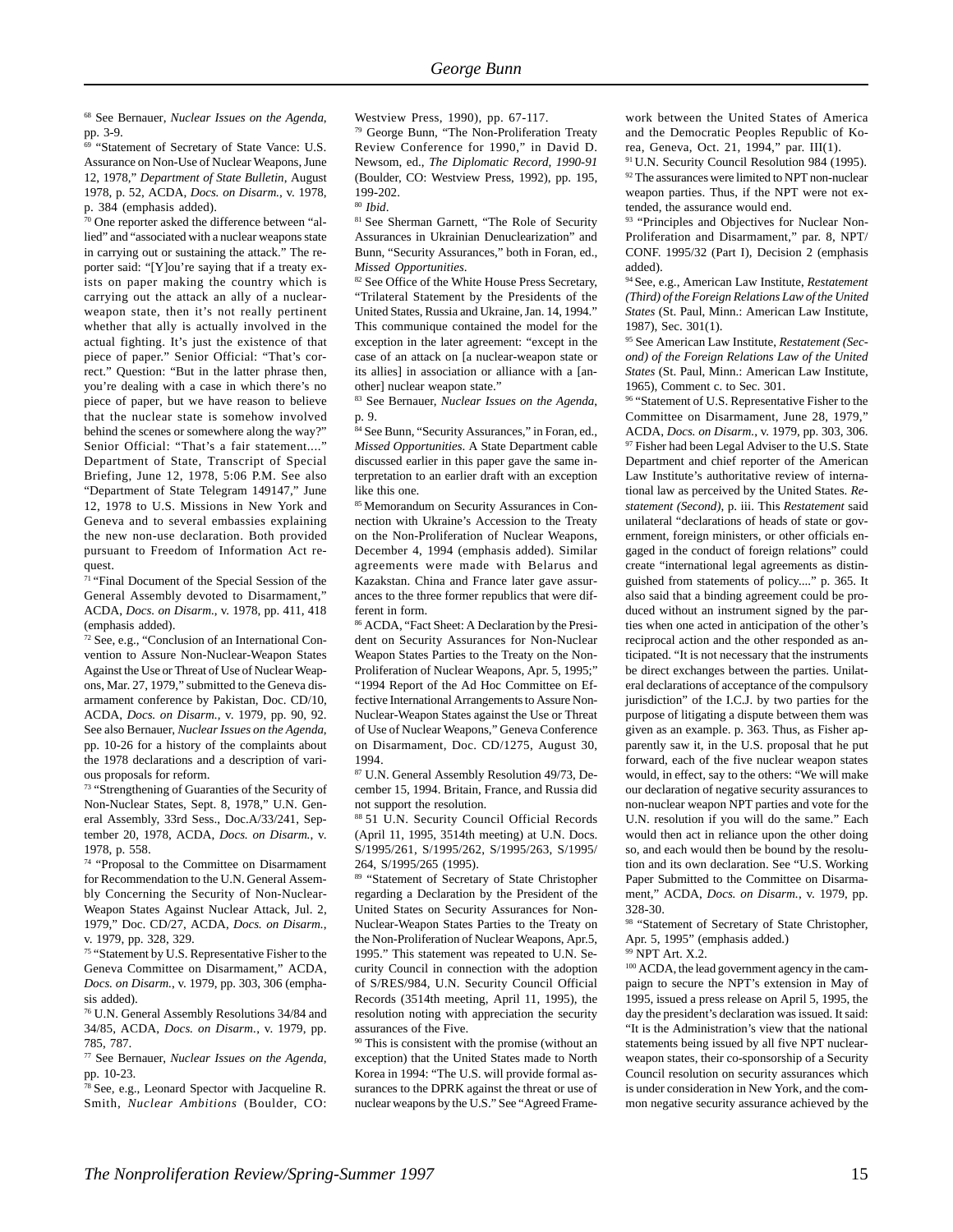five—together comprise a substantial response to the desire of many NPT non-nuclearweapon states for strengthened security assurances. This outcome reinforces the international nuclear non-proliferation regime and deserves the support of all NPT parties." ACDA, "Fact Sheet: A Declaration by the President on Security Assurances for Non-Nuclear Weapon States Party to the Treaty on the Non-Proliferation of nuclear Weapons," April 5, 1995, p. 2. Thus, these "strengthened security assurances" were offered to the nonnuclear-weapon NPT parties if they would vote to extend the NPT.

101 Legality of Nuclear Weapons, p. 36, par. 105.D. In this paragraph, the Court unanimously concluded that any threat or use of nuclear weapons "should...be compatible with the requirements of the international law applicable in armed conflict...as well as with specific obligations under treaties and other undertakings which expressly deal with nuclear weapons." The opinion had earlier made clear that "specific obligations under treaties" meant the non-use treaty commitments provided to nuclear-weapon-free zone parties and that "other undertakings" meant the 1995 negative security assurances provided to nonnuclear weapon NPT parties. See pp. 22-25. Thus, the 1995 negative security assurances were treated in the same way as the treaties and customary international law applicable to war crimes trials and the non-use treaty commitments for nuclearweapon-free zone parties. These are without question "legally binding," and that appears to be the I.C.J.'s conclusion for the negative security assurance undertakings. However, its opinion is only advisory; it does not bind the United States or any other government.

102 Legality of Nuclear Weapons, p. 23.

103 Legal Status of Eastern Greenland (Denmark v. Norway), 1933 P.C.I.J., ser. A/B, No. 53. Relying on this and other sources, an international law expert concluded that "ostensibly unilateral declarations have been considered binding when made in the context of a larger negotiating situation"—for example, when the declaration is made to secure action by another state or states and it or they, in reliance upon the declaration, take the action requested. Alfred P. Rubin, "The International Legal Effects of Unilateral Declarations," *American Journal of International Law* 71, No. 1(1971), p. 1. See to the same effect, Louis Henkin, Richard C. Pugh, Oscar Schachter, and Hans Smit, *International Law: Cases and Materials* (St. Paul, Minn.: West, 2nd ed. 1987), p. 393.

104 Nuclear Test Cases (Australia and New Zealand v. France), *International Court of Justice*, v. 1974, pp. 253, 267, 457, 472.

105 American Law Institute, *Restatement (Third)*, Sec. 301, comment c and reporter's note 3; Sec. 321, reporters' note 1; Oscar Schachter, "Twilight Existence of Nonbinding International Agreements," *American Journal of International Law* 71 (1977), pp. 296, 301, 304. For the contrary view, see Alfred P. Rubin, "The International Legal Effects of Unilateral Declarations," *American* *Journal of International Law* 71 (1977), p. 1, 4, 7.

Henkin, Pugh, Schacter, and Smit, *International Law*, p. 393, after pointing out that the I.C.J. in the Nuclear Tests case did not require any reciprocal action or *quid pro quo* by the countries relying upon the French statements, said that the I.C.J. opinion could be interpreted as holding that a state making such a declaration "is precluded by principles of good faith or estoppel from repudiating it."

106 In the Nuclear Tests case, France had not intended to create a legally binding commitment; before the Court's decision, it did not "recognize that it was bound by any rule of international law to terminate its tests.…" 1974 I.C.J. at 270. Indeed, the Australian attorney general had earlier told the Australian Senate that the French statements fell short "of an understanding that there will be no more atmospheric tests conducted by the French Government at its Pacific Test Center.…" *Id*. at 270.

<sup>107</sup> *Restatement (Third)*, Sec. 102; 301, comment c.

108 Legality of Nuclear Weapons, pp. 25-33, 36 (par. 105 B).

109 Legality of Nuclear Weapons, p. 25.

110 See *Restatement (Third)*, Sec. 303 (1987). See also the comments and notes to this section for many examples of U.S. practice resulting from the U.S. Constitution and differences between the Congress and the executive branch.

111 United States Code, v. 1, Sec. 112b.

112 U.S. Code of Federal Regulation, v. 22, Sec. 181.1-.2.

113 See Robert Dalton, Assistant Legal Adviser for Treaty Affairs, Memorandum of March 18, 1994, reprinted in Marian Nash (Leich), "International Acts Not Constituting Agreements," *American Journal of International Law* 88, No. 3 (1994), pp. 515-19.

<sup>114</sup> *Treaties and Other International Agreements: The Role of the United States Senate*, S. Comm. Print 103-53, 103rd Cong., 1st Sess. (1993), pp. 34-35, quoted in Leich, "International Acts," at 518.

<sup>115</sup> The NPT provides for review every five years, and the next review will be in the year 2000. NPT Art.VIII.3. There will be preparatory committee meetings of the parties dealing with substantive complaints each of the three years before the review meetings. See "Strengthening the Review Process for the Treaty," NPT/CONF. 1995/ Dec. 1, par. 4. For the U.N. Security Council to deal effectively with Iraq's efforts to make nuclear weapons required, of course, a consensus of the Five as well as the votes of at least four out of the 10 remaining members. U.N. Charter Art. 27. The Security Council is the only effective enforcement body for any NPT violator that defies the NPTbased inspection requirements of the International Atomic Energy Agency (IAEA) and economic sanctions of NPT members seeking to enforce the treaty—as the Democratic People's Republic of Korea (North Korea) did for the first six months of 1994. Had there been significant support for the DPRK's defiance of the IAEA and the NPT

from other developing countries, the DPRK's temporary withdrawal from the NPT might well have become permanent, and the negotiations with it unsuccessful. Thus, widespread support is needed to enforce the NPT. See, e.g., Gordon Goldstein, "Nonproliferation and the U.N. Security Council, A Conference Report of the UNA-USA Project on the Security Council and Nonproliferation" (1996); Arms Control Association, "Fact Sheet on North Korea's Nuclear Facilities," July 21, 1994; Michael R. Gordon, "White House Asks Global Sanctions on North Koreans," *The New York Times* (national edition), June 4, 1994, p. A1; David I. Sanger, "The Pyongyang Puzzle," *The New York Times* (national edition), June 1, 1994, p. A1; Michael R. Gordon, "Out of Bounds: Iraq Played 'Catch Me if You Can.' North Korea Says, 'What if You Do?'" *The New York Times,* June 5, 1994, "The Week in Review," p. 1; Michael R. Gordon, "U.S. Finds it Hard to Win Consensus over North Korea," *The New York Times* (national edition), June 10, 1994, p. A1.

116 "Under Protocol I, which we signed, each party pledges not to use or threaten nuclear weapons against an ANFZ [African Nuclear-weapon Free Zone] party. However, Protocol I will not limit options available to the United States in response to an attack by an ANFZ party using weapons of mass destruction. [nuclear, biological or chemical]." White House, Press Briefing by Robert Bell, Special Assistant to the President and Senior Director for Defense Policy and Arms Control, National Security Council, April 11, 1996. Subsequently, it became clear that the basis for this statement was the international law rule of belligerent reprisal. See Bunn, "Expanding Nuclear Options," pp. 7, 9.

To gain support in the Senate for the Chemical Weapons Convention, the Clinton administration made a formal commitment to carry out "overwhelming and devastating" retaliation against any enemy that attacked U.S. troops with poison gas. A senior official is reported to have stated that "our response would draw on the whole range of weapons in the U.S. inventory." Thomas Lippman, "Clinton Presses Chemical Pact: Promise of Fierce Response Offered to Gain GOP Support," *The Washington Post* (final edition), February 15, 1997.

117 See "The Alliance's Strategic Concept, NATO Summit Agreement," Rome, par. 40, 55-57 (1991). In a briefing to explain the results of the 1994 U.S. Department of Defense nuclear posture review, then Deputy Secretary of Defense John Deutch was asked about the possible use of nuclear-armed Tomahawk missiles to respond to chemical weapons in a regional crisis. He said that those threatening biological or chemical weapons would have to take the existence of U.S. nuclear weapons "into account." "U.S. Dept. of Defense Briefing of Sept. 22, 1994," p. 20. In testifying in support of Senate approval of the Chemical Weapons Convention, then-Secretary of Defense William Perry was asked how the U.S. would respond to a chemical attack if it destroyed all its chemical weapons as it is now doing. He